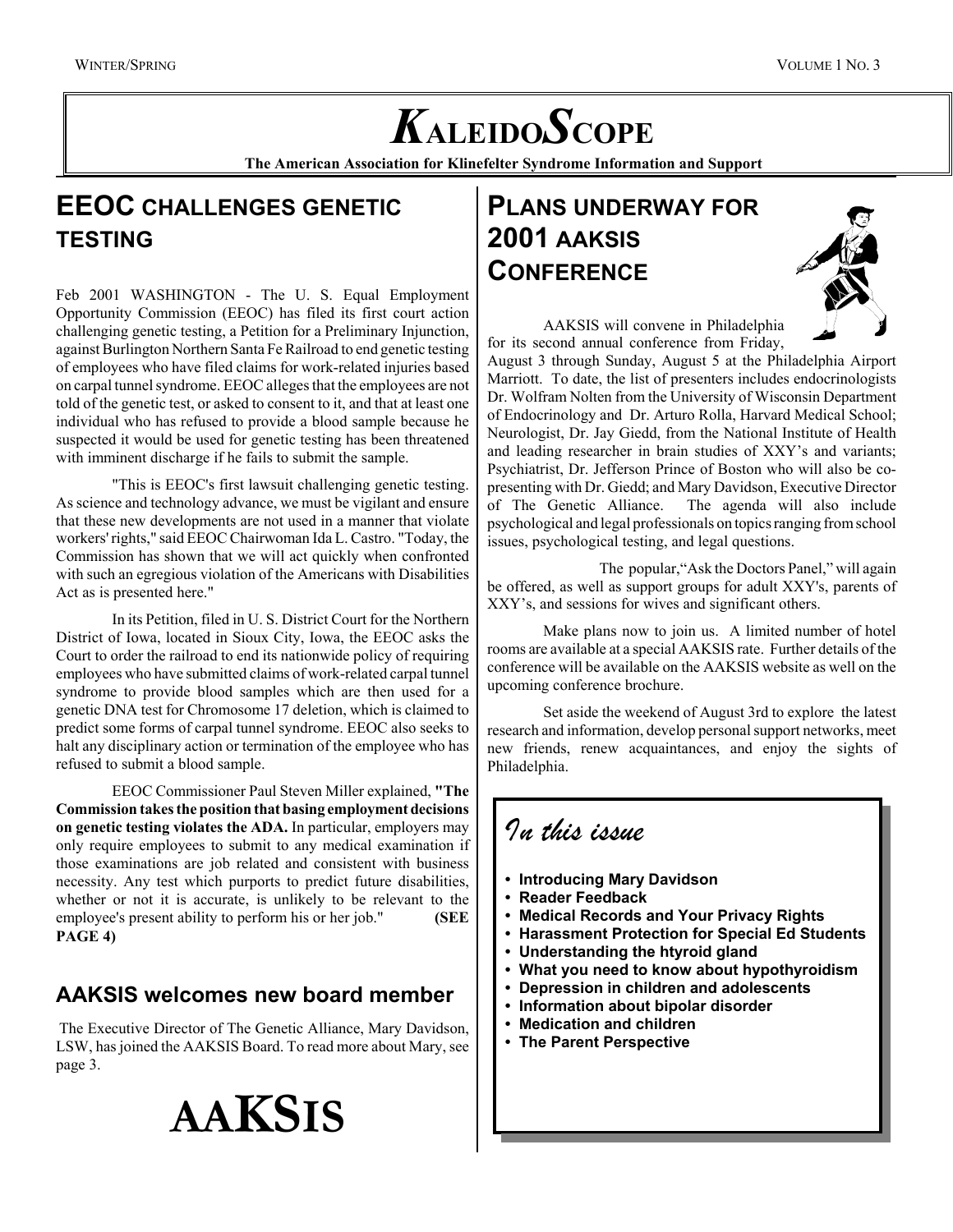From the

President

#### Dear Friends,

Almost one year has passed since AAKSIS announced its formation. Our initial hopes of reaching out to our community has become a reality as we continue to grow in membership. The challenge of trying to meet a variety of needs continually reminds

me that Klinefelter Syndrome remains underdiagnosed and often misunderstood. It's hard to believe that it is already time to announce the plans for the 2001 AAKSIS National Conference. This year, the AAKSIS National Conference will take place at the Philadelphia (PA) Airport Marriott This year's conference will bring information, support, and some surprises.

 I am eagerly looking forward to renewing "in person" friendships with many of the people that I initially met via the internet, the telephone, or at previous National XXY/Klinefelter syndrome conferences. I encourage you to make the commitment to attend and to consider active involvement. We have work to do and your ideas and assistance are welcome. We can't do this alone. I am eagerly anticipating meeting many of you that I have not yet had the pleasure of meeting "in person."

Roberta

### *Support Groups*

### *NEW YORK*

BAYSIDE

*Contact: Grace Costa LadybIue3@aol.corn (718) 357-1817*

STATEN ISLAND *Contact: Ron Lochmann Ron Lochmann@ao.com or Grace Costa Ladyblue3@aol.com (718) 357-1817*

### *BOSTON AREA*

#### NORTHEAST REGIONAL

*Contact: Dalene Basden ptahsw@aol.com or Bill Mulkern billthe3rd@earthlink.net*

### *MIDWEST*

ILLINOIS, INDIANA, OHIO,

WISCONSIN, IOWA

*Contact: Roberta Rappaport AAKSIS@aol.corn*

### *PHILADELPHIA, PA.*

*Contact: Christine Azzara Knssie63@aol.corn (215) 334-6089*

#### *SAN DIEGO AREA*

*Contact: Fred Diener bear4u2c@aol. corn Post Office Box 600112 San Diego, California 92160-0112*

### *SOUTHEAST REGIONAL-ATLANTA AREA*

*Contact: Susan Johnson Smagee@worldnet.att.net (770) 983-7456*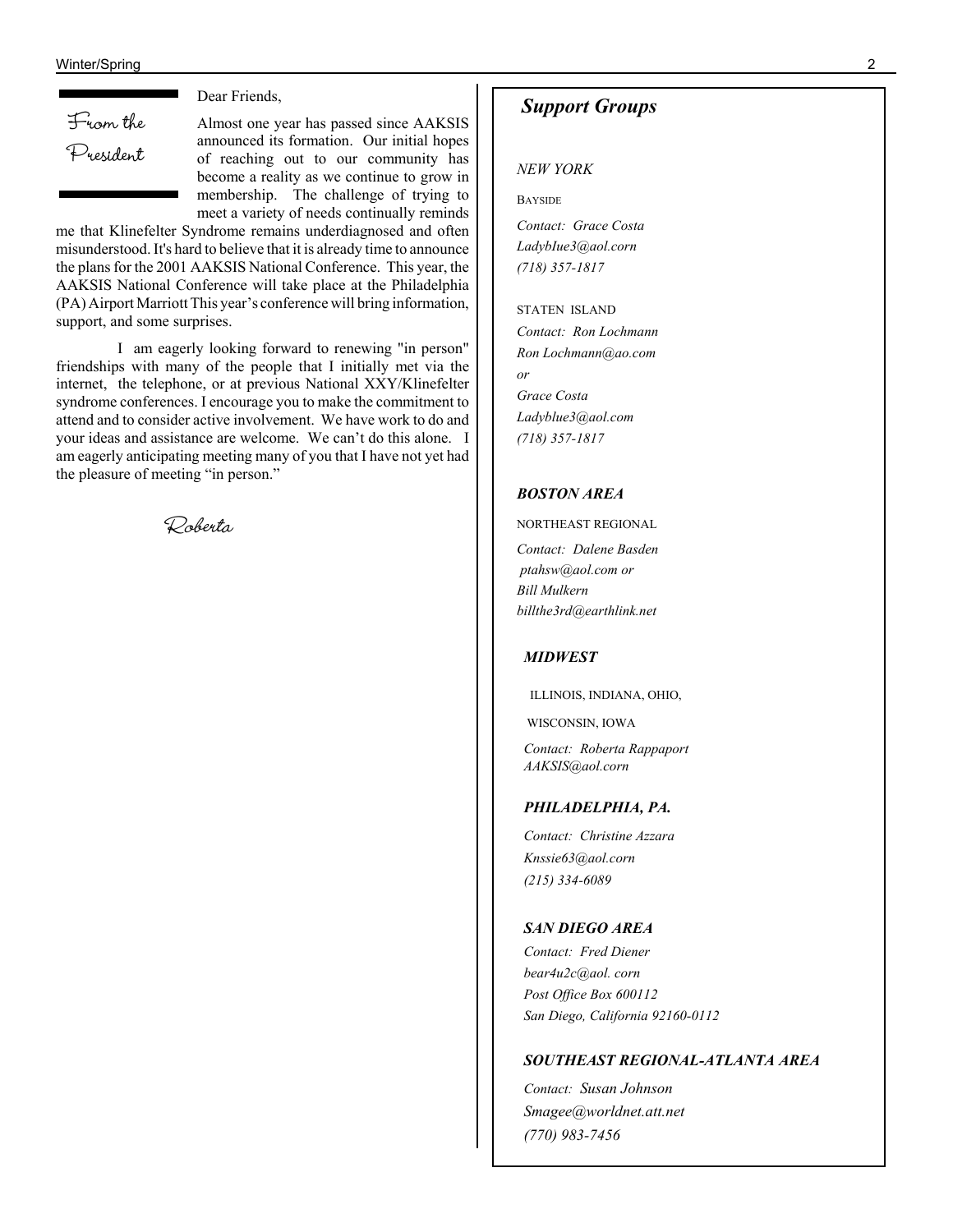### **Medical consultations available as part of the AAKSIS conference**

Endocrinologist, Dr. Wolfram Nolten, well respected expert on the management of Klinefelter Syndrome, will be available throughout the conference for private, individual medical consultations at no charge for attendees. The consults will be made on a first come, first serve basis.

### *You are cordially invited.....*

Following the conclusion of the conference Penny and Mike Schwarz will host a cocktail reception for our AAKSIS community, to celebrate the engagement of Stefan Schwarz and Chris McCabe. All conference attendees are invited.

## *Join AAKSIS Today*

### **Introducing Mary Davidson, newest AAKSIS Board Member**

AAKSIS is proud to announce that Mary E Davidson is now a member of its Board of Directors. Mary is the Executive Director of the Alliance of Genetic Support Groups, and currently represents consumers and families on the Secretary's Advisory Committee on Genetic Testing (SACGT). Under her direction, the Genetic Alliance has grown and expanded into a strong coalition of organizations representing families, consumer advocates, health professionals, government entities and industry.

Mary is on the steering and advisory committees of many organizations, including The Genome Action Coalition (TGAC), the Coalition for Genetic Fairness, Consumer Coalition for Health Privacy, and Georgetown Law Privacy Project.

 Mary has a Master's Degree in Social Work and a professional background that mixes clinical social work skills with health advocacy, community development, and organizational development. Her professional and personal experiences are broad and diverse, including community organization in the Peace Corps and several overseas work assignments in Germany, Brazil, Vietnam and Japan.

As a group, family and individual psychotherapist, Mary specialized in treating psychiatric conditions secondary to chronic health and pain problems and family issues resulting from cultural dislocation. With personal experience in genetic conditions, Mary brings both a consumer and a professional perspective to public policy and education.



### **KARYOTYPE**

*(carry-oh-type)* **A laptop for word processing**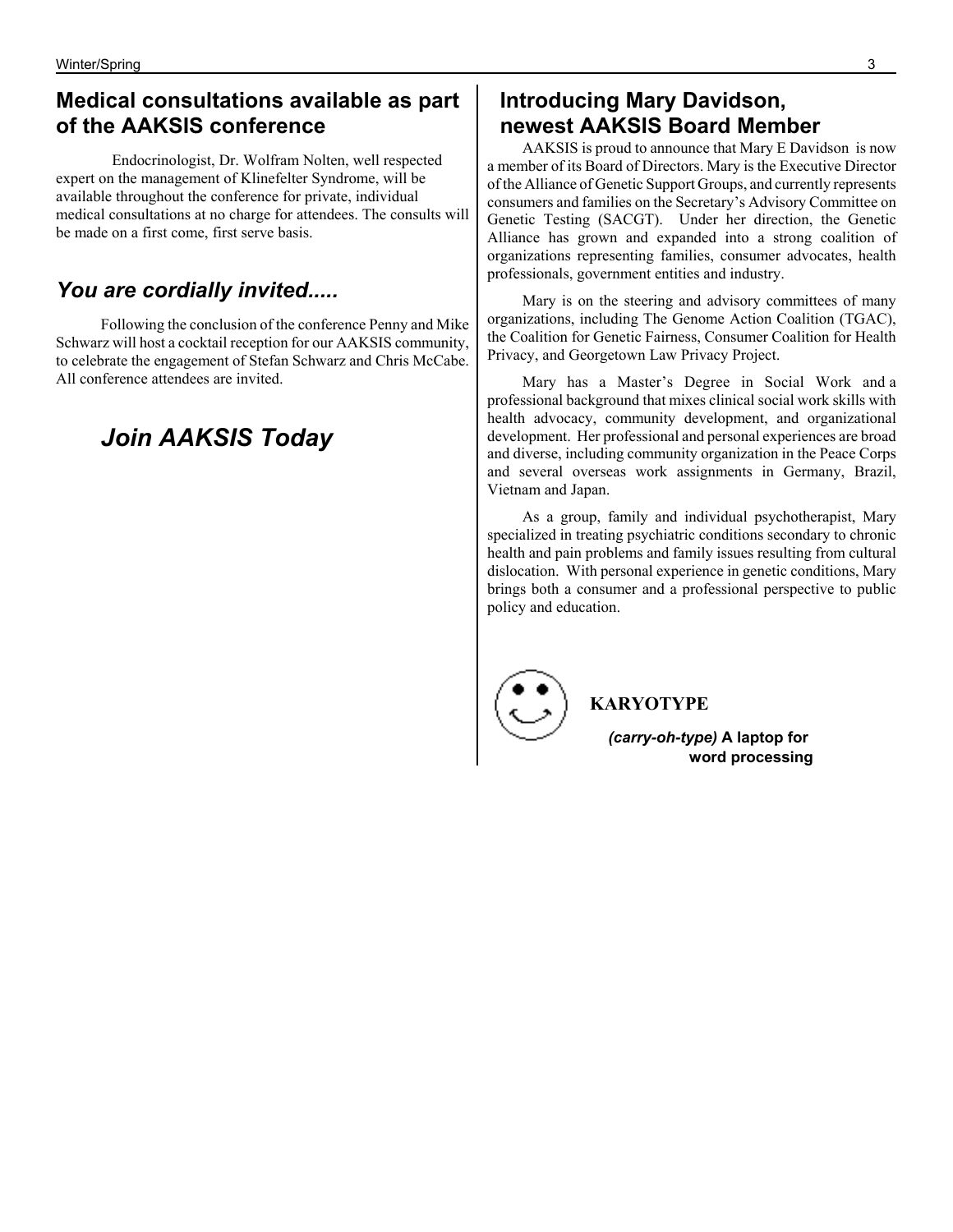



Researchers do not truly appreciate a sentient population of study; they put our stubborn self-righteousness nature into a symptom socket instead of the self-advocacy socket.There is no way around it, if you do or you don't. All is an observed behavior worth awareness by the research community. If you put yourself out there for your fellow rat, make yourself available for and participate in the process of obtaining data, the fact that you are a self aware rat that can verbally communicate symptoms and have free thoughts of theory are invalid variables in the research process. It is in vain in getting your opinion heard and taken seriously by any professional. As sad as that is, try being examined by a new endocrinologist and having him express to your face his amazement that you have come so far in life. If he wasn't holding a particular sack of marbles at the time I might have hit him :-).

 The minor reality is observed by Mr. Mulkern at the AAKSIS conference, one I have heard Dr. Nolten mutter over and over again, and one that the research community continues to battle against; --- "they have no egregious problems."

 It is one of the largest Catch-22's associated with our population. The researchers battling to find significant issues and variables of a population whose major representation is walking the globe unaware of any genetic anomaly. This minor "little detail" speaks volumes for the human condition known as adaptability.

 Those of us who are identified, find ourselves labeled - and thrown together into an identified pot. We know that one of our X's is inactive in any given cell (assuming all of our cells are XXY), but that doesn't rule out translocation of genes from the inactive X to the active X. Given that we don't all start out with the same genes, trying to calculate possible outcomes would seem to make the problem astronomical.

 Another AAKSIS/KSA conference awareness is the observable likeness of the identified population. One might assume, given our genetic anomaly, that we would all appear similar- certainly the researchers seem to think this way! You don't need a PhD to observe that. Open your eyes and take a look.

At the next conference you might want to try an experiment of your own. Find some hotel guests, give them cameras, and have them go around and take pictures of those they suspect of being XXY. Have them fill out a simple questionnaire as to why they choose who they did and then check your data.

 Perhaps we are missing the mark in all this hoopla; perhaps this is simply an endocrine issue? Perhaps that is all that it is. How we as individuals choose to adapt to our selves is our choice. Whether we choose to supply testosterone to our endocrine system or not is up to us, our self-awareness, and personal need. All the other research and speculation is as valid to us, as we, the identified population are to the researchers. It has no significant value. It is like reading the daily horoscope, some you may choose to apply, some not even close.

 I realize the non-profits that are set up to assist all affected by this condition are put in an awkward situation. However, regardless of real or imagined issues, group therapy is a valued ally in any situation in life. And as these NPO's exist to assist all of us in the search for self, whether one is identified or not, taking advantage of the free resources and offering up opinions is part of the process of growth.

 There is a real benefit to the group process, especially when so much ado is being projected toward a particular group. The NPO's ought to see their roles as objective educators. A group process is a tried and true method for getting to the truth of such issues, certainly for the individual. It either applies or it doesn't. If it applies to you, that doesn't mean it applies to everyone.

The fall issue of the Kaleidoscope  $(V1/\#2)$  does this very well. The newsletter offers up a nice variety of information and personal opinions, as well some great resources. When it comes to an identified group such as ours, the community is what makes the group work. The individual, with his or her self-perception and a willingness to be honest and accepting within the group process, can make or break the community. So far, it appears AAKSIS is doing well to promote that idea.

 What the assembled researchers dictate really needs to be taken on an individual basis. Read Christine Azzara's letter under "Parent Perspectives" in the fall issue. It speaks volumes about our nation's health care and educational systems.

A good analogy would be to treat doctor's like weather reporters--sometimes the best results are gained by using your own senses.

Sincerely,

Ed Jensen

### **EEOC case --continued from page 1**

Chester V. Bailey, Director of EEOC's Milwaukee District Office, noted that the action is based on six charges of discrimination filed with the office. Four of the charges were filed by affected individuals; two were filed by officials of the Brotherhood of Maintenance of the Way Employees on behalf of all affected union members. Bailey certified that **EEOC had determined after a preliminary investigation that "the employees would suffer irreparable injury through the invasion of their most intimate privacy rights if the practice of testing is not ended."**

EEOC is the federal agency responsible for enforcing the ADA, which prohibits discrimination against qualified individuals with disabilities, including prohibiting an employer from seeking disability related information not related to an employee's ability to perform his or her job. In addition, EEOC enforces Title VII of the Civil Rights Act of 1964, which prohibits discrimination on the bases of race, color, religion, sex or national origin; the Age Discrimination in Employment Act, which protects workers age 40 and older; and the Equal Pay Act which prohibits sex-based differences in compensation. Further information about EEOC is available on the agency's Web site at www.eeoc.gov.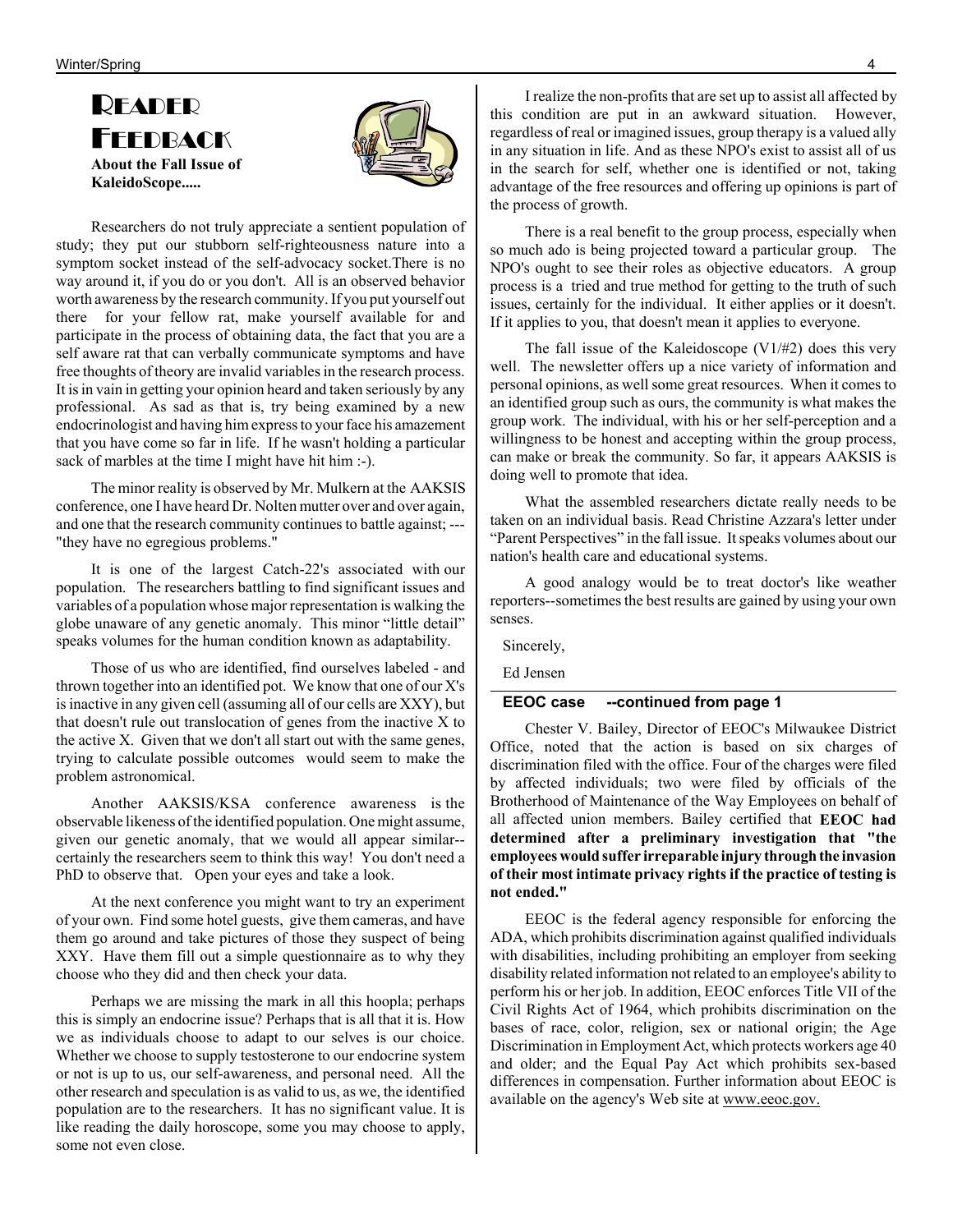### **Federal Equal Employment Opportunity (EEOC)**

### **What are the federal laws prohibiting job discrimination?**



### **• Title VII of the Civil Rights Act of 1964 (Title VII),** which prohibits

employment discrimination based on race, color, religion, sex, or national origin;

**• The Equal Pay Act of 1963 (EPA)**, which protects men and women who perform substantially equal work in the same establishment from sex-based wage discrimination;

**• The Age Discrimination in Employment Act of 1967 (ADEA)**, which protects individuals who are 40 years of age or older;

**• Title I of the Americans with Disabilities Act of 1990 (ADA),** which prohibits employment discrimination against qualified individuals with disabilities in the private sector, and in state and local governments;

**• Section 501 of the Rehabilitation Act of 1973**, which prohibits discrimination against qualified individuals with disabilities who work in the federal government; and

**• The Civil Rights Act of 1991**, which provides monetary damages in cases of intentional employment discrimination.

The Equal Employment Opportunity Commission (EEOC) enforces all of these laws. EEOC also provides oversight and coordination of all federal equal employment opportunity regulations, practices, and policies.

### **HHS establishes national standards to protect patients' personal medical records**



Former HHS Secretary Donna E. Shalala released the nation's first-ever standards for protecting the privacy of Americans' personal health records in December 2000. This new regulation will protect medical records and other personal health information maintained by health care providers, hospitals, health plans and health insurers, and health care clearinghouses.

"For the first time, all Americans -- no matter where they live, no matter where they get their health care -- will have protections for their most private personal information, their health records," Secretary Shalala said. "Gone are the days when our family doctor kept our records sealed away in an office file cabinet. Patient information is now accessed and exchanged quickly. With these standards, all Americans will be able to have confidence that their personal health information will be protected."

The regulation was mandated by Congress when it failed to pass comprehensive privacy legislation. The new standards: limit the non-consensual use and release of private health information; give patients new rights to access their medical records and to know who else has accessed them; restrict most disclosure of health information to the minimum needed for the intended purpose; establish new criminal and civil sanctions for improper use or disclosure; and establish new requirements for access to records by researchers and others.

HHS received more than 52,000 comments on its proposed privacy rule published last year. The standards announced today further strengthen patients' protection and control over their health information by extending coverage to personal medical records in all forms -- including paper records and oral communications. The earlier proposal had applied to electronic records and to any paper records that had at some point existed in electronic form. The final regulation provides protection for paper, oral and electronic information, creating a privacy system that covers all personal health information created or held by covered entities.

"Comprehensive protection of personal medical records is what Congress called for in the law, and it's what American patients and their providers want and need," Shalala said. "Protection for all records is the most logical, workable and understandable approach for patients and providers alike."

The final rule also requires that most providers get their patients' consent for routine use and disclosure of health records, in addition to requiring their authorization for non-routine disclosures. The earlier version had proposed allowing routine disclosures without advance consent -- disclosures for purposes of treatment, payment and health care operations (such as internal data gathering by a provider or health care plan). But most of those commenting on this provision, including many physicians, believed consent even for these routine purposes should be obtained in advance. Advance written consent for routine purposes will be similar to the practice most patients are accustomed to when they visit a doctor or hospital today. However, the regulation will provide additional protection by requiring that patients must also be given detailed written information on their privacy rights and how their information will be used.

### **Other changes from the proposed rule include--**

 •Allowing disclosure of the full medical record to providers for purposes of treatment: For most disclosures, such as health information submitted with bills, providers may send only the minimum information needed for the purpose of the disclosure. However, for purposes of treatment, health care providers need to be able to transmit fuller information to other providers. The final rule gives providers full discretion in determining what personal health information to include when sending patients' medical records to other providers for treatment purposes.

•Protecting against unauthorized use of medical records for employment purposes: Companies that sponsor health plans will not be able to access personal health information from the sponsored plan for employment-related purposes, without authorization from the patient.

The bipartisan Health Insurance Portability and Accountability Act of 1996 (HIPAA) called on Congress to enact comprehensive national medical record privacy standards by Aug. 21, 1999. When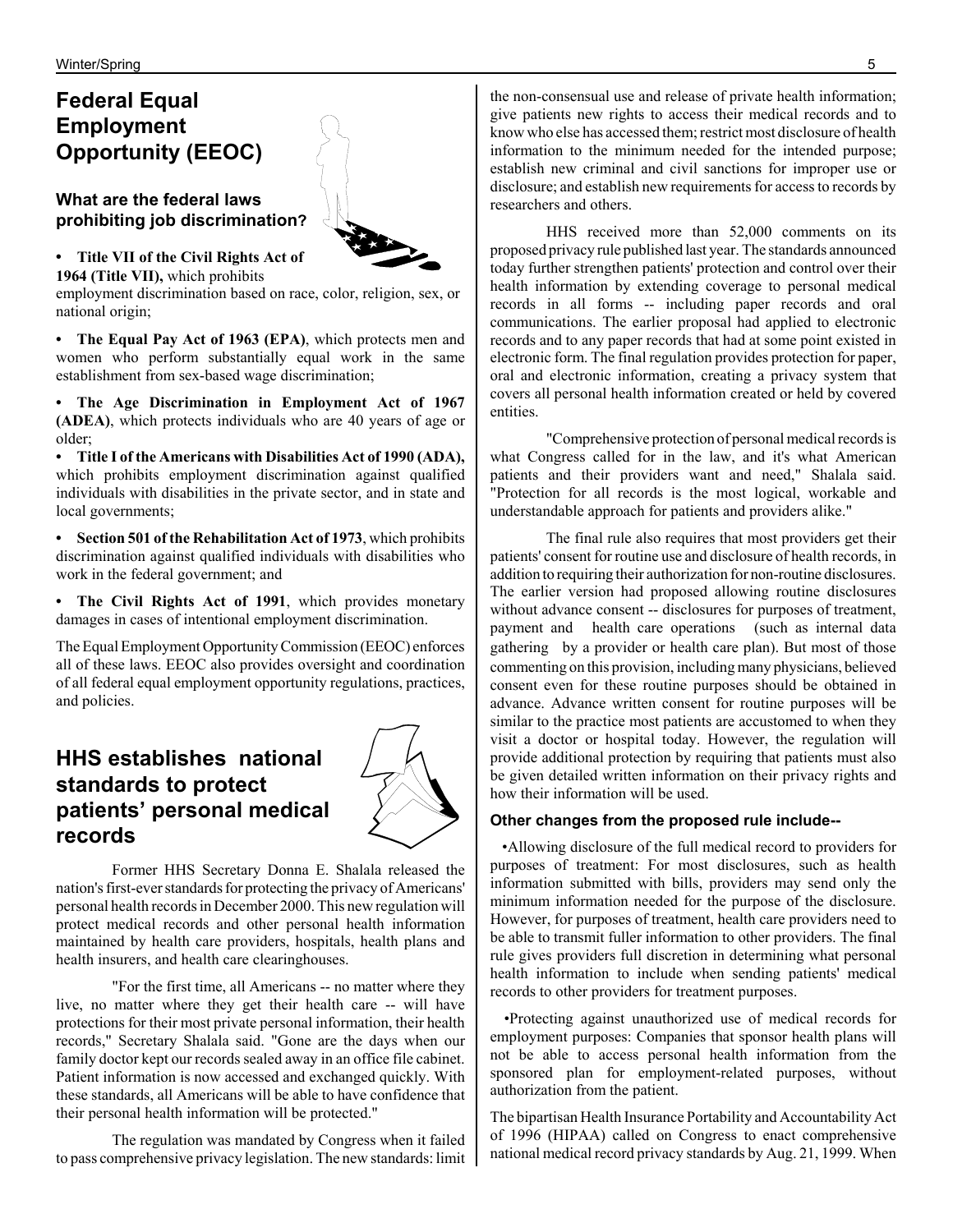#### Winter/Spring 6

Congress was unable to enact standards by this deadline, HIPAA required that HHS issue regulations. Proposed regulations were published Nov. 3, 1999. Today's issuance of final regulations completes HHS' regulatory process on health information privacy under the HIPAA provision. The regulation will be enforced by the HHS Office for Civil Rights.

The final regulation retains the approach originally outlined by Secretary Shalala in September 1997 in her "Recommendations for Protecting the Confidentiality of Individually Identifiable Health Information." The new regulation reflects the five basic principles outlined at that time.

### **a. Consumer Control:**

The regulation provides consumers with critical new rights to control the release of their medical information, including: advance consent for most disclosures of health information; the right to see a copy of their health records; the right to request a correction to their health records; the right to obtain documentation of disclosures of their health information; and the right to an explanation of their privacy rights and how their information may be used or disclosed.

#### **b. Boundaries:**

With few exceptions, an individual's health care information should be used for health purposes only, including treatment and payment. For example, a hospital may use personal health information to provide care, teach, train, conduct research and ensure quality. However, employers who also sponsor health plans may not obtain information for non-health purposes like hiring, firing or determining promotions, without permission from the individual. Similarly, insurers may not use such information to underwrite other products, such as life insurance. Disclosure is to be kept to the minimum information needed for the purpose of the disclosure.

### **c. Accountability:**

Under HIPAA, for the first time, there will be specific federal penalties if a patient's right to privacy is violated. For non-criminal violations of the privacy standards by the persons subject to the standards, including disclosures made in error, there are civil monetary penalties of \$100 per violation up to \$25,000 per year, per standard. In addition, criminal penalties are provided in HIPAA for certain types of violations of the statute that are done knowingly: up to \$50,000 and one year in prison for obtaining or disclosing protected health information; up to \$100,000 and up to five years in prison for obtaining or disclosing protected health information under "false pretenses;" and up to \$250,000 and up to 10 years in prison for obtaining protected health information with the internet to sell, transfer or use it for commercial advantage, personal gain or malicious harm.

### **d. Public Responsibility:**

The new standards reflect the need to balance privacy protections with the public responsibility to support such national priorities as protecting public health, conducting medical research, improving the quality of care, and fighting health care fraud and abuse. For example, when there is an infectious disease outbreak, public health agencies need to obtain important information to better protect the public. The new regulation provides standards for how such information should be released to balance privacy and public health needs.

#### **e. Security:**

It is the responsibility of organizations that are entrusted with health information to protect it against deliberate or inadvertent misuse or disclosure. The final regulation requires covered organizations to establish clear procedures to protect patients' privacy, including designating an official to establish and monitor the entity's privacy practices and training.

The new regulation is designed to enhance the protections afforded by many existing state laws. In circumstances where the federal rules and state laws are in conflict, the stronger privacy protection would prevail. The standards apply to all consumers whether they are privately insured, uninsured or participants in public programs such as Medicare or Medicaid. Most covered entities will have two years to come into compliance.

Recognizing the savings and cost potential of standardizing electronic claims processing and protecting privacy and security, the Congress provided in HIPAA 1996 that the overall financial impact of the HIPAA regulations reduce costs. As such, the financial assessment of the privacy regulation includes the 10-year \$29.9 billion savings HHS projects for the recently released electronic claims regulation and the projected \$17.6 billion in costs projected for the privacy regulation. This produces a net savings of approximately \$12.3 billion for the health care delivery system.

 While the regulation announced recently, significantly strengthens protections for patients' confidentiality, Secretary Shalala said Congress still needs to act in areas not covered by existing federal law. Under current law, the final regulation does not directly regulate many entities, including life insurers and worker's compensation programs - thus allowing unlimited use and reuse of information by such entities. Federal legislation is also needed to fortify the penalties and to create a private right of action so that citizens can hold health plans and providers directly accountable for inappropriate and harmful disclosures of information.

**For updates on this regulation, see www.eeoc.gov**.

### **US Dept. Of Education speaks out on special ed harassment**

School issues of bullying and violence continue to grab headlines. Students with disabilities face challenges not only in academics, but also as targets for insensitive remarks that criticize, humiliate, and intimidate.



The following article is a communique from the US Department of Education sent to the nation's school principals, superintendents,

college and university presidents. The message addresses disability harassment and apprises these leaders of their responsibilities to students with disabilities. *KaleidoScope* hopes this information will provide you with the facts regarding a school's obligation to ensure education in a safe atmosphere.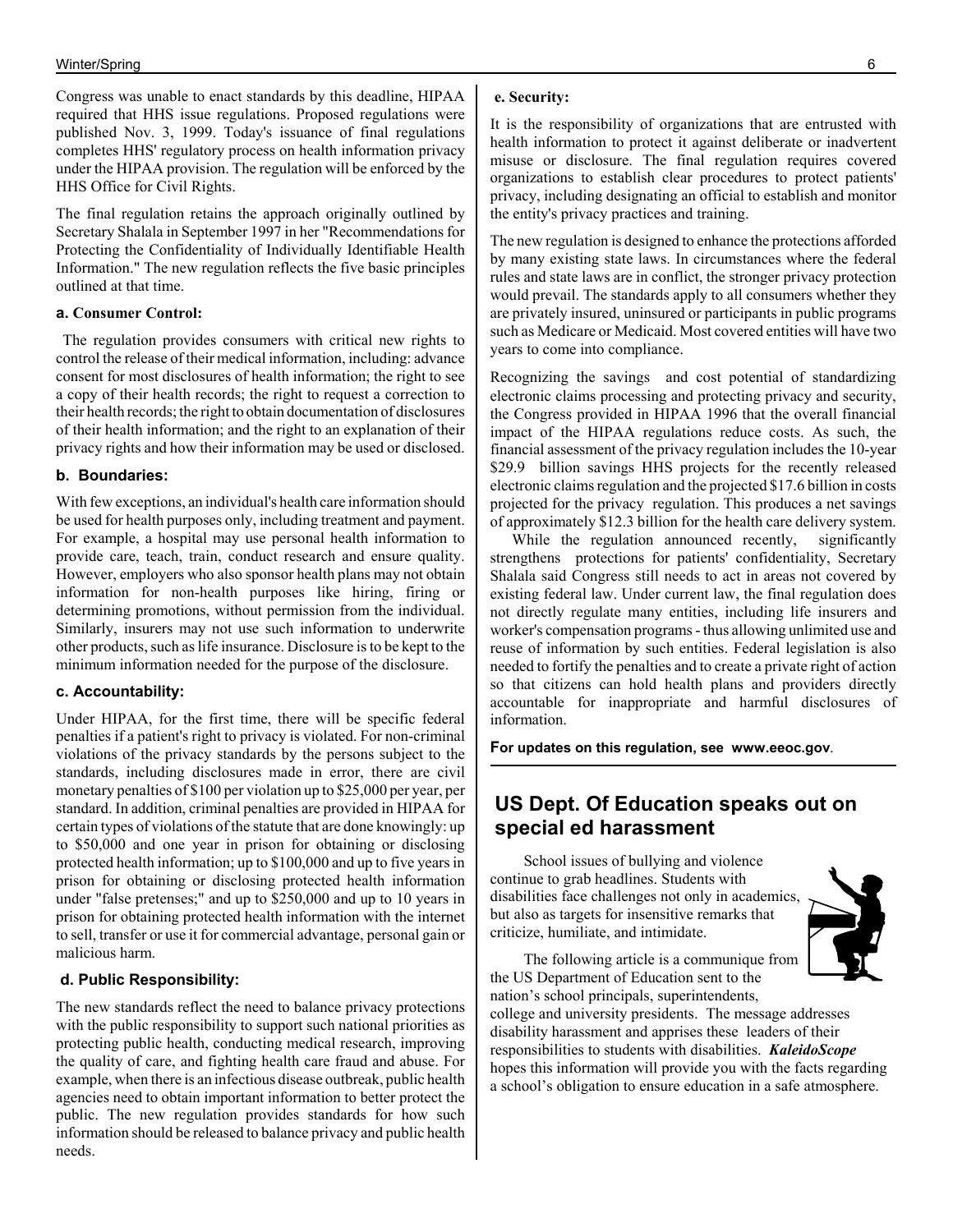### **UNITED STATES DEPARTMENT OF EDUCATION WASHINGTON, D.C. 20202 July 25, 2000**

#### Dear Colleague:

On behalf of the Office for Civil Rights (OCR) and the Office of Special Education and Rehabilitative Services (OSERS) in the U.S. Department of Education, we are writing to you about a vital issue that affects students in school-harassment based on disability. Our purpose in writing is to develop greater awareness of this issue, to remind interested persons of the legal and educational responsibilities that institutions have to prevent and appropriately respond to disability harassment, and to suggest measures that school officials should take to address this very serious problem. This letter is not an exhaustive legal analysis. Rather, it is intended to provide a useful overview of the existing legal and educational principles related to this important issue.

### **Why disability harassment is such an important issue**

Through a variety of sources, both OCR and OSERS have become aware of concerns about disability harassment in elementary and secondary schools and colleges and universities. In a series of conference calls with OSERS staff, for example, parents, disabled persons, and advocates for students with disabilities raised disability harassment as an issue that was very important to them. OCR's complaint workload has reflected a steady pace of allegations regarding this issue, while the number of court cases involving allegations of disability harassment has risen. OCR and OSERS recently conducted a joint focus group where we heard about the often devastating effects on students of disability harassment that ranged from abusive jokes, crude name-calling, threats, and bullying, to sexual and physical assault by teachers and other students.

We take these concerns very seriously. Disability harassment can have a profound impact on students, raise safety concerns, and erode efforts to ensure that students with disabilities have equal access to the myriad benefits that an education offers. Indeed, harassment can seriously interfere with the ability of students with disabilities to receive the education critical to their advancement. We are committed to doing all that we can to help prevent and respond to disability harassment and lessen the harm of any harassing conduct that has occurred. We seek your support in a joint effort to address this critical issue and to promote such efforts among educators who deal with students daily.

#### **What laws apply to disability harassment**

 Schools, colleges, universities, and other educational institutions have a responsibility to ensure equal educational opportunities for all students, including students with disabilities. This responsibility is based on Section 504 of the Rehabilitation Act of 1973 (Section 504) and Title II of the Americans with Disabilities Act of 1990 (Title II), which are enforced by OCR. Section 504 covers all schools, school districts, and colleges and universities receiving federal funds. Title II covers all state and local entities, including school districts and public institutions of higher education, whether or not they receive federal funds. Disability harassment is a form of discrimination prohibited by Section 504 and Title II. Both Section 504 and Title II provide parents and students with grievance procedures and due process remedies at the local level. Individuals and organizations also may file complaints with OCR.

States and school districts also have a responsibility under Section 504, Title II, and the Individuals with Disabilities Education Act (IDEA), which is enforced by OSERS, to ensure that a free appropriate public education (FAPE) is made available to eligible students with disabilities. Disability harassment may result in a denial of FAPE under these statutes. Parents may initiate administrative due process procedures under IDEA, Section 504, or Title II to address a denial of FAPE, including a denial that results from disability harassment. Individuals and organizations also may file complaints with OCR, alleging a denial of FAPE that results from disability harassment. In addition, an individual or organization may file a complaint alleging a violation of IDEA under separate procedures with the state educational agency. State compliance with IDEA, including compliance with FAPE requirements, is monitored by OSERS Office of Special Education Programs (OSEP).

 Harassing conduct also may violate state and local civil rights, child abuse, and criminal laws. Some of these laws may impose obligations on educational institutions to contact or coordinate with state or local agencies or police with respect to disability harassment in some cases; failure to follow appropriate procedures under these laws could result in action against an educational institution. Many states and educational institutions also have addressed disability harassment in their general anti-harassment policies.

### **Disability harassment may deny a student an equal opportunity to education under section 504 or Title II**

Disability harassment under Section 504 and Title II is intimidation or abusive behavior toward a student based on disability that creates a hostile environment by interfering with or denying a student's participation in or receipt of benefits, services, or opportunities in the institution ís program. Harassing conduct may take many forms, including verbal acts and name-calling, as well as nonverbal behavior, such as graphic and written statements, or conduct that is physically threatening, harmful, or humiliating.

When harassing conduct is sufficiently severe, persistent, or pervasive that it creates a hostile environment, it can violate a student's rights under the Section 504 and Title II regulations. A hostile environment may exist even if there are no tangible effects on the student where the harassment is serious enough to adversely affect the student's ability to participate in or benefit from the educational program. Examples of harassment that could create a hostile environment follow from school for required services related to the student's disability.

•Several students continually remark out loud to other students during class that a student with dyslexia is "retarded" or "deaf and dumb" and does not belong in the class; as a result, the harassed student has difficulty doing work in class and his grades decline.

•A student repeatedly places classroom furniture or other objects in the path of classmates who use wheelchairs, impeding the classmates' ability to enter the classroom.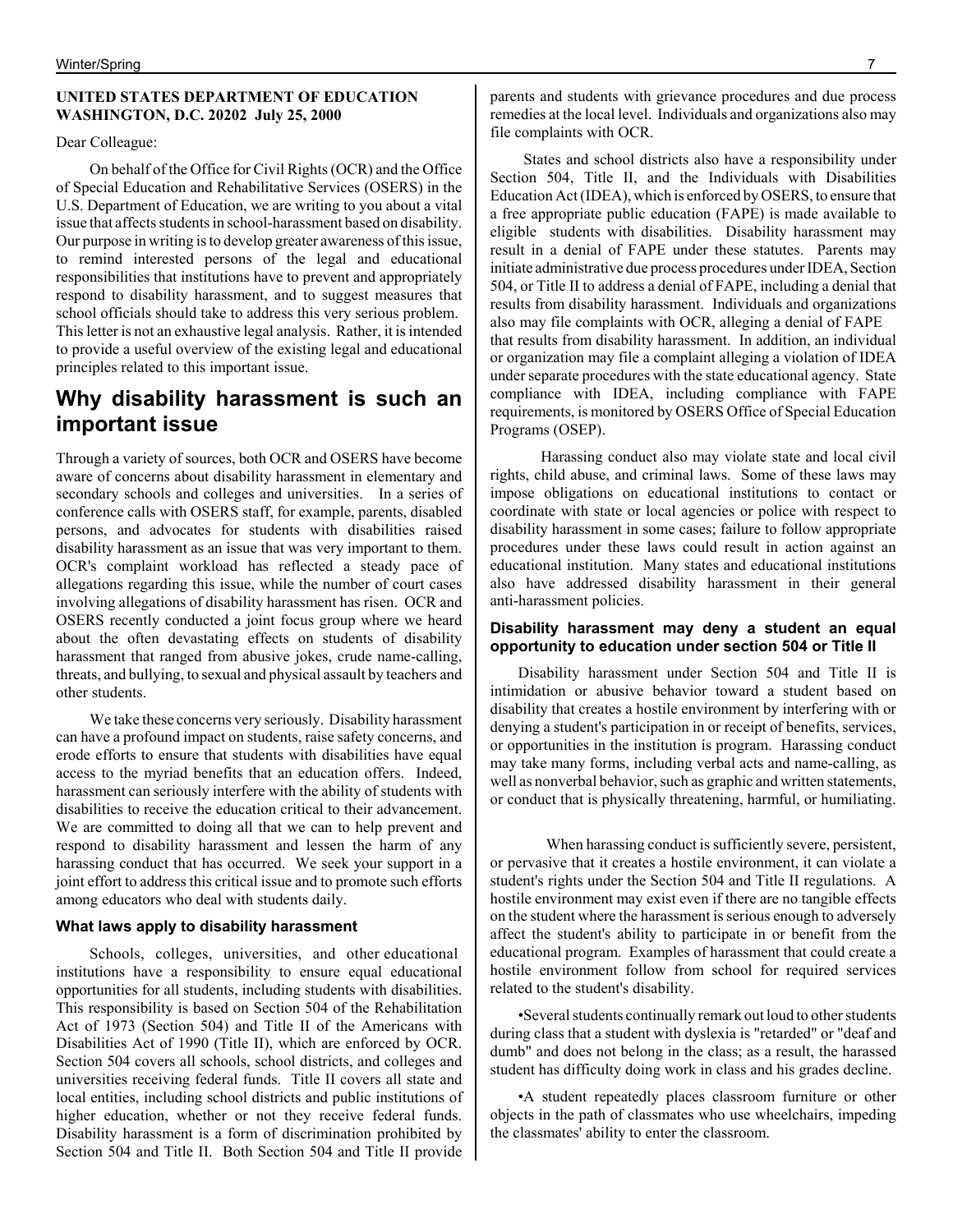•A teacher subjects a student to inappropriate physical restraint because of conduct related to his disability, with the result that the student tries to avoid school through increased absences.

•A school administrator repeatedly denies a student with a disability access to lunch, field trips, assemblies, and extracurricular activities as punishment for taking time off from school for required services related to the student's disability.

•A professor repeatedly belittles and criticizes a student with a disability for using accommodations in class, with the result that the student is so discouraged that she has great difficulty performing in class and learning.

•Students continually taunt or belittle a student with mental retardation by mocking and intimidating him so he does not participate in class.

When disability harassment limits or denies a student's ability to participate in or benefit from an educational institution's programs or activities, the institution must respond effectively. Where the institution learns that disability harassment may have occurred, the institution must investigate the incident(s) promptly and respond appropriately.

### **Disability harassment also may deny a free appropriate public education**

Disability harassment that adversely affects an elementary or secondary student's education may also be a denial of FAPE under the IDEA, as well as Section 504 and Title II. The IDEA was enacted to ensure that recipients of IDEA funds make available to students with disabilities the appropriate special education and related services that enable them to access and benefit from public education. The specific services to be provided a student with a disability are set forth in the student's individualized education program (IEP) which is developed by a team that includes the student's parents, teachers and, where appropriate, the student. Harassment of a student based on disability may decrease the student's ability to benefit from his or her education and amount to a denial of FAPE.

### **How to prevent and respond to disability harassment**

Schools, school districts, colleges, and universities have a legal responsibility to prevent and respond to disability harassment. As a fundamental step, educational institutions must develop and disseminate an official policy statement prohibiting discrimination based on disability and must establish grievance procedures that can be used to address disability harassment. A clear policy serves a preventive purpose by notifying students and staff that disability harassment is unacceptable, violates federal law, and will result in disciplinary action. The responsibility to respond to disability harassment, when it does occur, includes taking prompt and effective action to end the harassment and prevent it from recurring and, where appropriate, remedying the effects on the student who was harassed.

The following measures are ways to both prevent and eliminate harassment:

• Creating a campus environment that is aware of disability concerns and sensitive to disability harassment; weaving these issues into the curriculum or programs outside the classroom.

- Encouraging parents, students, employees, and community members to discuss disability harassment and to report it when they become aware of it.
- Widely publicizing anti-harassment statements and procedures for handling discrimination complaints, because this information makes students and employees aware of what constitutes harassment, that such conduct is prohibited, that the institution will not tolerate such behavior, and that effective action, including disciplinary action, where appropriate, will be taken.
- Providing appropriate, up-to-date, and timely training for staff and students to recognize and handle potential harassment.
- Counseling both person(s) who have been harmed by harassment and person(s) who have been responsible for the harassment of others.
- Implementing monitoring programs to follow up on resolved issues of disability harassment. Regularly assessing and, as appropriate, modifying existing disability harassment policies and procedures for addressing the issue, to ensure effectiveness.

### **Technical assistance is available**

(Former) U.S. Secretary of Education Richard Riley has emphasized the importance of ensuring that schools are safe and free of harassment. Students can not learn in an atmosphere of fear, intimidation, or ridicule. For students with disabilities, harassment can inflict severe harm. Teachers and administrators must take emphatic action to ensure that these students are able to learn in an atmosphere free from harassment.

Disability harassment is preventable and can not be tolerated. Schools, colleges, and universities should address the issue of disability harassment not just when but before incidents occur. As noted above, awareness can be an important element in preventing harassment in the first place.

The Department of Education is committed to working with schools, parents, disability advocacy organizations, and other interested parties to ensure that no student is ever subjected to such conduct, and that where such conduct occurs, prompt and effective action is taken. For more information, you may contact OCR or OSEP through 1-800-USA-LEARN or 1-800-437-0833 for TTY services.

Thank you for your attention to this serious matter.

#### **Norma V. Cantu,**

**Assistant Secretary for Civil Rights Judith E. Heumann,** 

**Assistant Secretary for Office of Special Education and Rehabilitative Services www.ed.gov/PressReleases/07-2000** (Note: Both secretaries' terms ended with the Clinton administration).

1 Section 504 provides: "No otherwise qualified individual with a disability . . .

shall, solely by reason of her or his disability, be excluded from the participation in, be denied the benefits of, or be subjected to discrimination under any

program or activity receiving federal financial assistance." 29 U.S.C. § 794(a). See 34 CFR Part 104 (Section 504 implementing regulations).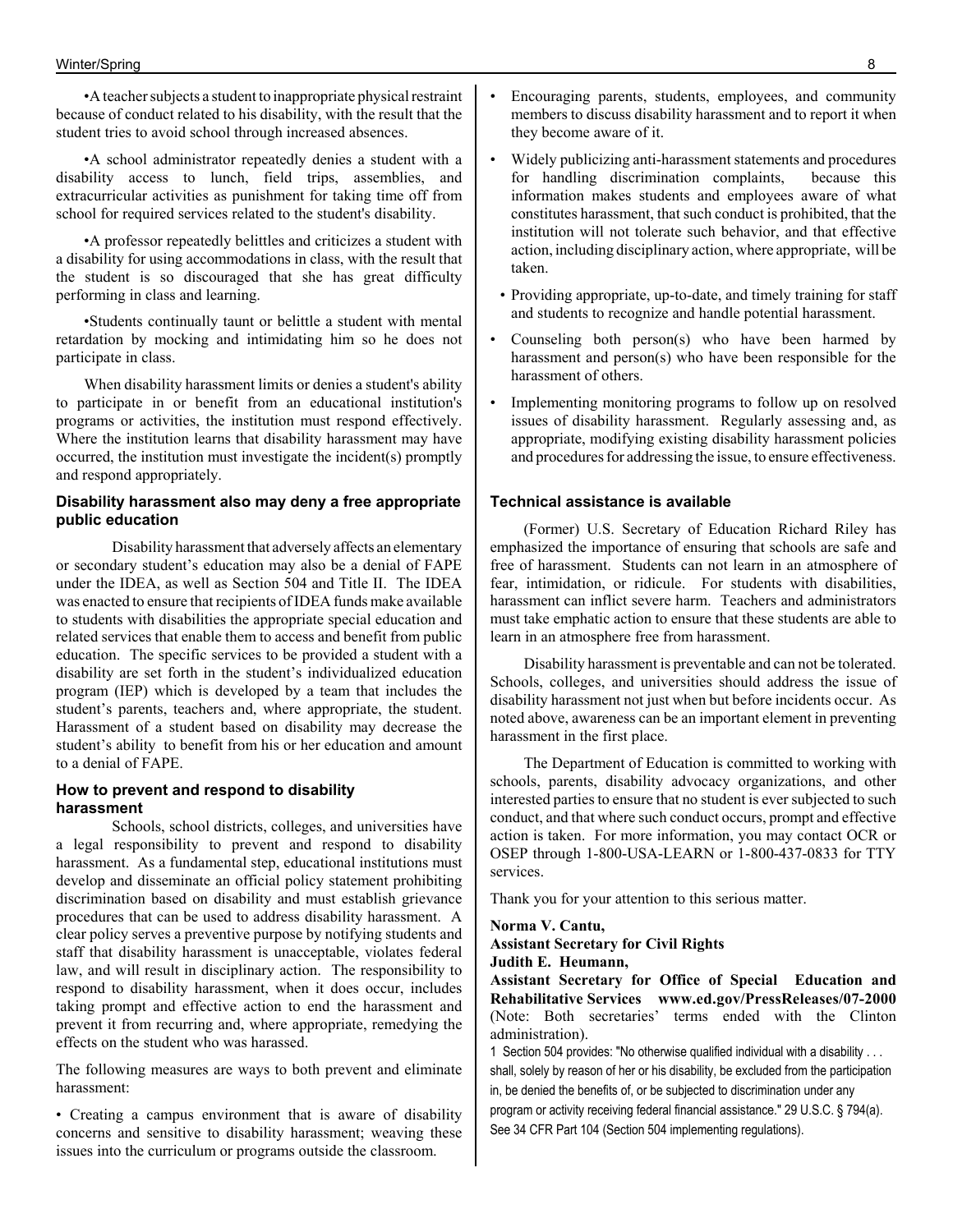#### Winter/Spring 9

2 Title II provides that "no qualified individual with a disability shall, by reason of such disability, be excluded from participation in or be denied the benefits of the services, programs, or activities of a public entity, or be subjected to discrimination by any such entity." 42 U.S.C. § 12132. See 28 CFR Part 35 (Title II implementing regulations).

3 The Department of Education's Office for Civil Rights (OCR) has issued policy guidance on discriminatory harassment based on race (see 59 Fed. Reg. 11448 (Mar. 10, 1994), http://www.ed.gov/offices/OCR/race394.html) and sex (see 62 Fed Reg. 12034 (Mar. 13, 1997),

http://www.ed.gov/offices/OCR/sexhar00.html. These policies make clear that school personnel who understand their legal obligations to address harassment are in the best position to recognize and prevent harassment, and to lessen the harm to students if, despite their best efforts, harassment occurs. In addition, OCR recently collaborated with the National Association of Attorneys General (NAAG) to produce a guide to raise awareness of, and provide examples of effective practices for dealing with, hate crimes and harassment in schools, including harassment based on disability. See "Protecting Students from Harassment and Hate Crime, A Guide for Schools," U.S. Department of Education, Office for Civil Rights, and the National Association of Attorneys General (Jan. 1999) (OCR/NAAG Harassment Guide), Appendix A: Sample School Policies. The OCR/NAAG Harassment Guide may be accessed on the internet at http://www.ed.gov/pubs/Harassment. These documents are a good resource for understanding the general principle of discriminatory harassment. The policy guidance on sexual harassment will be clarified to explain how OCR's longstanding regulatory requirements continue to apply in this area in light of recent Supreme Court decisions addressing the sexual harassment of students.

4 20 U.S.C. §1400 et seq.

5 34 C.F.R. § 300.660 et seq.

6 For more information regarding the requirements of state and local laws, consult the OCR/NAAG Harassment Guide, cited in footnote 3 above.

7 Appropriate classroom discipline is permissible, generally, if it is of a type that is applied to all students or is consistent with the Individuals with Disabilities Education Act (IDEA) and Section 504, including the student's Individualized Education Program or Section 504 plan.

8 Section 504 (at 34 CFR § 104.7) and Title II (at 28 CFR § 35.107(a)) require that institutions have published internal policies and grievance procedures to address issues of discrimination on the basis of disability, which includes disability harassment. While there need not be separate grievance procedures designed specifically for disability harassment, the grievance procedures that are available must be effective in resolving problems of this nature.

# **How your thyroid works**  *"A delicate Feedback Mechanism"*

Your thyroid gland is a small gland, normally weighing less than one ounce, located in the front of the neck. It is made up of two halves, called lobes, that lie along the windpipe (trachea) and are joined together by a narrow band of thyroid tissue, known as the isthmus.

The thyroid is situated just below your "Adams apple" or larynx. During development (inside the womb) the thyroid gland originates in the back of the tongue, but it normally migrates to the front of the neck before birth. Sometimes it fails to migrate properly and is located high in the neck or even in the back of the tongue (lingual thyroid) This is very rare. At other times it may migrate too far and ends up in the chest (this is also rare).

**The function of the thyroid gland is to take iodine, found in many foods, and convert it into thyroid hormones: thyroxine (T4) and triiodothyronine (T3).** Thyroid cells are the only cells in the body which can absorb iodine. These cells combine iodine and the amino acid **tyrosine** to make T3 and T4. T3 and T4 are then released into the blood stream and are transported throughout the body where they control metabolism (conversion of oxygen and calories to energy).

**Every cell in the body depends upon thyroid hormones for regulation of their metabolism.** The normal thyroid gland produces about 80% T4 and about 20% T3, however, T3 possesses about four times the hormone "strength" as T4.

 **The thyroid gland is under the control of the pituitary gland,** a small gland the size of a peanut at the base of the brain. When the **level of thyroid hormones (T3 & T4)** drops too low, the pituitary gland produces **Thyroid Stimulating Hormone (TSH)** which stimulates the thyroid gland to produce more hormones. Under the influence of TSH, the thyroid will manufacture and secrete T3 and T4 thereby raising their blood levels. The pituitary senses this and responds by decreasing its TSH production. One can imagine the thyroid gland as a furnace and the pituitary gland as the thermostat. Thyroid hormones are like heat. When the heat gets back to the thermostat, it turns the thermostat off. As the room cools (the thyroid hormone levels drop), the thermostat turns back on (TSH increases) and the furnace produces more heat (thyroid hormones).

**The pituitary gland itself is regulated by another gland, known as the hypothalamus.** The hypothalamus is part of the brain and produces **TSH Releasing Hormone (TRH)** which tells the pituitary gland to stimulate the thyroid gland (release TSH). One might imagine the hypothalamus as the person who regulates the thermostat since it tells the pituitary gland at what level the thyroid should be set

Copyright © 1997, 1998. Endocrine Web Inc. All rights reserved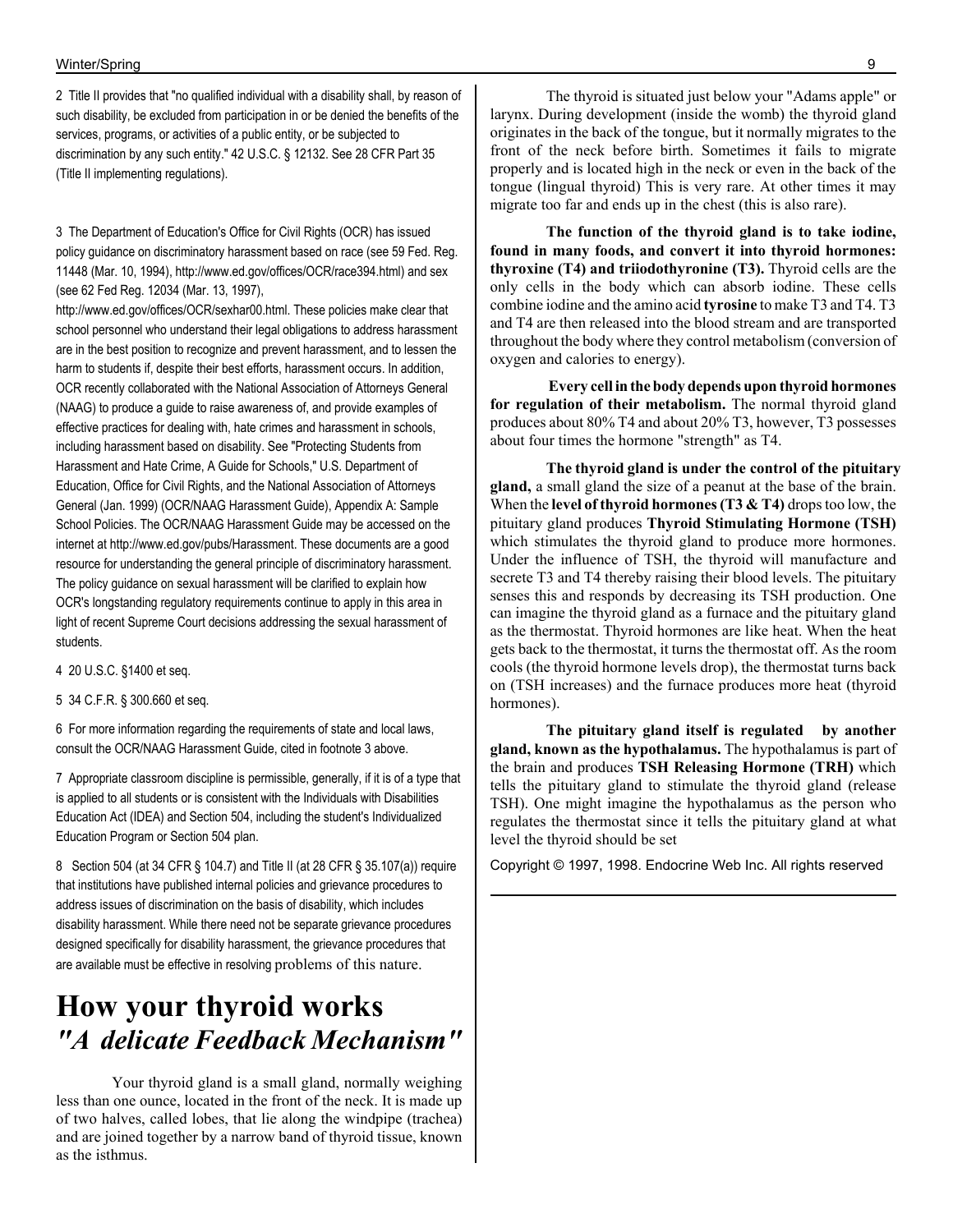## **Hypothyroidism**

### *Part 1: Introduction, Causes, Symptoms*

Hypothyroidism is a condition in which the body lacks sufficient thyroid hormone. Since the main purpose of thyroid hormone is to "run the body's metabolism", it is understandable that people with this condition will have symptoms associated with a slow metabolism. Over five million Americans have this common medical condition. In fact, as many as ten percent of women may have some degree of thyroid hormone deficiency. Hypothyroidism is more common than you would believe...and, millions of people are currently hypothyroid and don't know it!

There are two fairly common causes of hypothyroidism. **The first is a result of previous** (or currently ongoing) **inflammation of the thyroid gland** which leaves a large percentage of the cells of the thyroid damaged (or dead) and incapable of producing sufficient hormone. The most common cause of thyroid gland failure is called **autoimmune thyroiditis** (also called Hashimoto's thyroiditis), a form of thyroid inflammation caused by the patient's own immune system.

The second major cause is the broad category of "medical treatments". As noted on a number of our other pages, the treatment of many thyroid conditions warrants **surgical removal** of a portion or all of the thyroid gland. If the total mass of thyroid producing cells left within the body are not enough to meet the needs of the body, the patient will develop hypothyroidism. Remember, this is often the goal of the surgery as seen in surgery for thyroid cancer. But at other times, the surgery will be to remove a worrisome nodule,leaving half of the thyroid in the neck undisturbed. Sometimes (often), this remaining thyroid lobe and isthmus will produce enough hormone to meet the demands of the body. For other patients, however, it may become apparent years later that the remaining thyroid just can't quite keep up with demand. Similarly, goiters and some other thyroid conditions can be treated with **radioactive iodine therapy** . The aim of the radioactive iodine therapy (for benign conditions) is to kill a portion of the thyroid to [1] prevent goiters from growing larger, or [2] producing too **much** hormone (hyp**er**thyroidism). Occasionally, (often?) the result of radioactive iodine treatment will be that too many cells are damaged so the patient often becomes hypothyroid a year or two later. This is O.K. and usually greatly preferred over the original problem. There are several other **rare causes of hypothyroidism**, of them being a completely "normal" thyroid gland which is not making enough hormone because of a problem in the pituitary gland. If the pituitary does not produce enough Thyroid Stimulating Hormone (TSH) then the thyroid simply does not have the "signal"

to make hormone, so it doesn't.

### **Symptoms of hypothyroidism**

- *Fatigue*
- *Weakness*
- *Weight gain or increased difficulty losing weight*
- *Coarse, dry hair*
- *Dry, rough pale skin*
- *Hair loss*
- *Cold intolerance (can't tolerate the cold like those around you)*
- *Muscle cramps and frequent muscle aches*
- *Constipation*
- *Depression*
- *Irritability*
- *Memory loss*
- *Abnormal menstrual cycles*
- *Decreased libido*

Each individual patient will have any number of these symptoms which will vary with the severity of the thyroid hormone deficiency and the length of time the body has been deprived of the proper amount of hormone. Some patients will have one of these symptoms as their main complaint, while another will not have that problem at all and will be suffering from a different symptom. Most will have a combination of a number of these symptoms. Occasionally, some patients with hypothyroidism have no symptoms at all, or they are just so subtle that they go unnoticed. **Note: Although this may sound obvious, if you have these symptoms, you need to discuss them with your doctor and probably seek the skills of an endocrinologist.** If you have already been diagnosed and treated for hypothyroidism and you continue to have any or all of these symptoms, you need to discuss it with your physician. Although treatment of hypothyroidism can be quite easy in some individuals, others will have a difficult time finding the right type and amount of replacement thyroid hormone

### **Potential dangers of hypothyroidism**

Because the body is expecting a certain amount of thyroid hormone the pituitary will make additional thyroid-stimulating-hormone (TSH) in an attempt to entice the thyroid to produce more hormone. This constant bombardment with high levels of TSH may cause the thyroid gland to become enlarged and form a goiter (termed a "compensatory goiter"). Our goiter page goes into this topic in detail, and outlines that a deficiency of thyroid hormone is a common cause of goiter formation. Left untreated, the symptoms of hypothyroidism will usually progress. Rarely, complications can result in severe life-threatening depression, heart failure or coma. Hypothyroidism can often be diagnosed with a simple blood test. In some persons, however, its not so simple and more detailed tests are needed. Most importantly, a good relationship with a good endocrinologist will almost surely be needed.

**Hypothyroidism is completely treatable in many patients**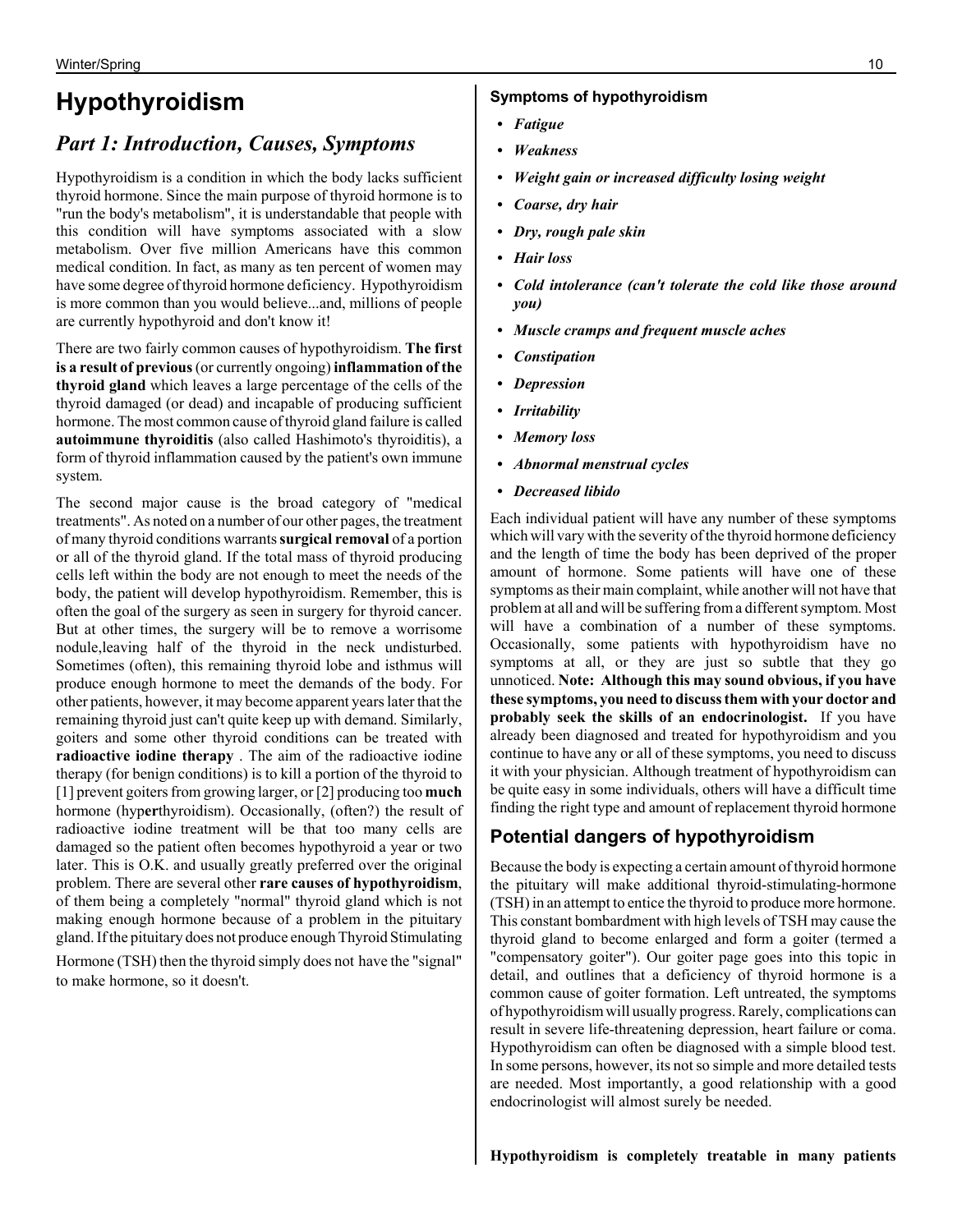**simply by taking a small pill once a day!** Once again, however, we have made a simplified statement and its not always so easy. There are several types of thyroid hormone preparations and one type of medicine will not be the best therapy for all patients. Many factors will go into the treatment of hypothyroidism and it is different for everybody. Copyright © 1997, 1998. Endocrine Web Inc. All rights reserved

### *Part 2: Diagnosis and Treatments*

Since hypothyroidism is caused by too little thyroid hormone secreted by the thyroid, the diagnosis is based almost exclusively upon measuring the amount of thyroid hormone in the blood. There are normal ranges which have been calculated by computers which measured these hormones in tens of thousands of people. If your hormone levels fall below the normal range, that is consistent with hypothyroidism. These tests are very accurate and reliable and are so routine that they are available to everybody. .However, its not always so simple...keep reading.

The idea is to measure blood levels of T4 and TSH. In the typical person with an under-active thyroid gland, the blood level of T4 (the main thyroid hormone) will be low, while the TSH level will be high. This means that the thyroid is not making enough hormone and the pituitary recognizes it and is responding appropriately by making more Thyroid Stimulating Hormone (TSH) in an attempt to force more hormone production out of the thyroid. In the more rare case of hypothyroidism due to pituitary failure, the thyroid hormone T4 will be low, but the TSH level will also be low. The thyroid is behaving "appropriately" under these conditions because it can only make hormone in response to TSH signals from the pituitary. Since the pituitary is not making enough TSH, then the thyroid will never make enough T4. The real question in this situation is what is wrong with the pituitary? But in the typical and most common form of hypothyroidism, the main thyroid hormone T4 is low, and the TSH level is high.

The next question is: When is low too low, and when is high too high? Blood levels have "normal" ranges, but other factors need to be taken into account as well, such as the presence or absence of symptoms. You should discuss your levels with your doctor so you can interpret how they are helping (or not?) fix your problems. **Oh, if only it were this simple all the time!** Although the majority of individuals with hypothyroidism will be easy to diagnose with these simple blood tests, many millions will have this disease in mild to moderate forms which are more difficult to diagnose. The solution for these people is more complex and this is due to several factors. First we must realize that not all patients with hypothyroidism are the same.There are many degrees of this disease from very severe to very mild. Additionally, and very importantly, we cannot always predict just how bad (or good) an individual patient will feel just by examining his or her thyroid hormone levels. In other words, some patients with very "mild" deviations in their thyroid laboratory test results will feel just fine while others will be quite symptomatic. The degree of thyroid abnormalities often, but **NOT ALWAYS,** will correlate with the degree of symptoms. It is important for both you and your physician to keep this in mind since **the goal is not necessarily to make the lab tests go into the normal range, but to make you feel better as well!** We must also keep in mind that even the "normal" thyroid hormone levels in the blood have a fairly large range, so even if a patient is in the "normal" range, it may not be the normal level for them.

For the majority of patients with hypothyroidism, taking some form of thyroid hormone replacement (synthetic or natural, pill or liquid, etc) will make the "thyroid function tests" return to the normal range, AND, this is accompanied by a general improvement in symptoms making the patient feel better. This does not happen to all individuals, however, and for these patients it is very important to find an endocrinologist who will listen and be sympathetic. Because most patients will be improved (or made completely better) when sufficient thyroid hormone is provided on a daily basis to make the hormone levels in the blood come into the normal range, physicians will often will rely on test results to determine when a patient is on the appropriate dose and therefore doing well. Remember, these tests have a wide normal range. **Find a doctor who helps make you FEEL better, not just make your labs better**because once given this diagnosis, you are likely to carry it for a long, long time. There is more than one drug, there is more than one lab test, and there is a "just right" doctor for everybody.

### **The following are commonly used thyroid tests**

**Measurement of Serum Thyroid Hormones: T4 by RIA.** T4 by RIA (radioimmunoassay) is the most used thyroid test of all. It is frequently referred to as a T7 which means that a resin T3 uptake (RT3u) has been done to correct for certain medications such as birth control pills, other hormones, seizure medication, cardiac drugs, or even aspirin that may alter the routine T4 test. The T4 **reflects the amount of thyroxine in the blood.** If the patient does not take any type of thyroid medication, this **test is usually a good measure of thyroid function.**

**Measurement of Serum Thyroid Hormones: T3 by RIA.** As stated on our thyroid hormone production page, thyroxine (T4) represents 80% of the thyroid hormone produced by the normal gland and generally represents the overall function of the gland. **The other 20% is triiodothyronine measured as T3 by RIA.** Sometimes the diseased thyroid gland will start producing very high levels of T3 but still produce normal levels of T4. Therefore measurement of both hormones provides an even more accurate evaluation of thyroid function.

**Thyroid Binding Globulin.** Most of the thyroid hormones in the blood are attached to a protein called thyroid binding globulin (TBG). If there is an excess or deficiency of this protein it alters the T4 or T3 *measurement* but does not affect the *action* of the hormone. If a patient appears to have normal thyroid function, but an unexplained high or low T4, or T3, it may be due to an increase or decrease of TBG. Direct measurement of TBG can be done and will explain the abnormal value. Excess TBG or low levels of TBG are found in some families as an hereditary trait. It causes no problem except falsely elevating or lowering the T4 level. These people are frequently misdiagnosed as being hyperthyroid or hypothyroid, but they have no thyroid problem and need no treatment.

**Measurement of Pituitary Production of TSH.** Pituitary production of TSH is measured by a method referred to as IRMA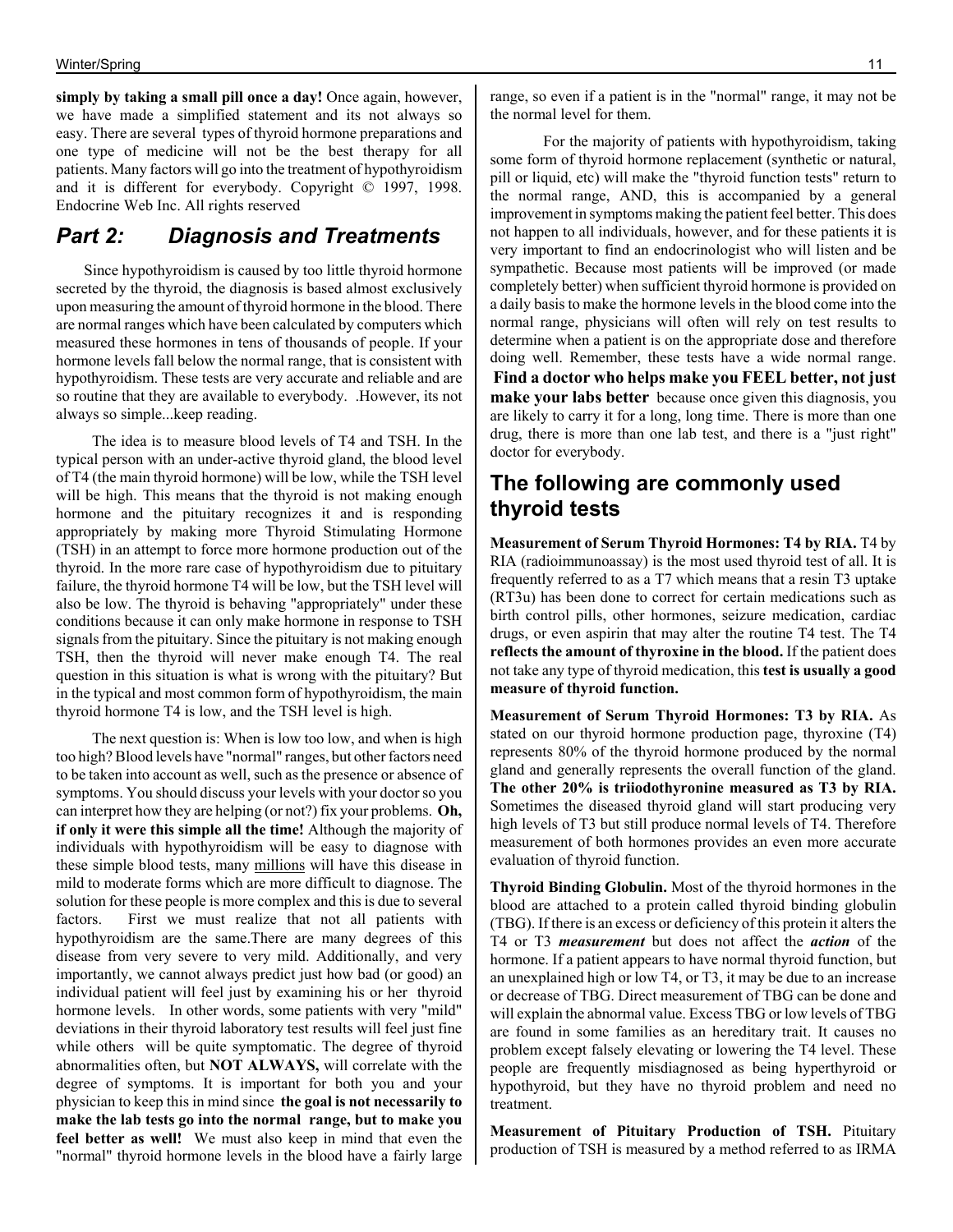(immunoradiometric assay). Normally, low levels (less than 5 units) of TSH are sufficient to keep the normal thyroid gland functioning properly. When the thyroid gland becomes inefficient such as in early hypothyroidism, the TSH becomes elevated even though the T4 and T3 may still be within the "normal" range. **This rise in TSH represents the pituitary gland's response to a drop in circulating thyroid hormone; it is usually the first indication of thyroid gland failure.** Since TSH is normally low when the thyroid gland is functioning properly, the failure of TSH to rise when circulating thyroid hormones are low is an indication of impaired pituitary function. The new "sensitive" TSH test will show very low levels of TSH when the thyroid is overactive (as a normal response of the pituitary to try to decrease thyroid stimulation). **Interpretations of the TSH level depends upon the level of thyroid hormone**; therefore, the TSH is usually used in combination with other thyroid tests such as the T4 RIA and T3 RIA.

**TRH Test.** In normal people TSH secretion from the pituitary can be increased by giving a shot containing TSH Releasing Hormone (TRH...the hormone released by the hypothalamus which tells the pituitary to produce TSH). A baseline TSH of 5 or less usually goes up to 10-20 after giving an injection of TRH. Patients with too much thyroid hormone (thyroxine or triiodothyronine) will not show a rise in TSH when given TRH. This "TRH test" is presently the most sensitive test in detecting early hyperthyroidism. Patients who show too much response to TRH (TSH rises greater than 40) may be hypothyroid. This test is also used in cancer patients who are taking thyroid replacement to see if they are on sufficient medication. It is sometimes used to measure if the pituitary gland is functioning. **The new "sensitive" TSH test (above) has eliminated the necessity of performing a TRH test in most clinical situations.**

**Iodine Uptake Scan.** A means of measuring thyroid function is to measure how much iodine is taken up by the thyroid gland (RAI uptake). Remember, cells of the thyroid normally absorb iodine from our blood stream (obtained from foods we eat) and use it to make thyroid hormone (described on our thyroid function page). Hypothyroid patients usually take up too little iodine and hyperthyroid patients take up too much iodine. The test is performed by giving a dose of radioactive iodine on an empty stomach. The iodine is concentrated in the thyroid gland or excreted in the urine over the next few hours. The amount of iodine that goes into the thyroid gland can be measured by a "Thyroid Uptake". Of course, patients who are taking thyroid medication will not take up as much iodine in their thyroid gland because their own thyroid gland is turned off and is not functioning. At other times the gland will concentrate iodine normally but will be unable to convert the iodine into thyroid hormone; therefore, interpretation of the iodine uptake is usually done in conjunction with blood tests.

**Thyroid Scan.** Taking a "picture" of how well the thyroid gland is functioning requires giving a radioisotope to the patient and letting the thyroid gland concentrate the isotope (just like the iodine uptake scan above). **Therefore, it is usually done at the same time that the iodine uptake test is performed.**

.For a more detailed explanation of thyroid scans, please see the information at www.endocrineweb.com

\*Copyright ©1997, 1998. Endocrine Web Inc. All rights reserved

### **Treatment of Hypothyroidism**

**Hypothyroidism is usually quite easy to treat (for most peo-ple)!** The easiest and most effective treatment is simply taking a thyroid hormone pill (Levothyroxine) once a day, preferably in the morning. This medication is a pure synthetic form of T4 which is made in a laboratory to be an exact replacement for the T4 that the human thyroid gland normally secretes. It comes in multiple strengths, which means that an appropriate dosage can almost always be found for each patient. The dosage should be reevaluated and possibly adjusted monthly until the proper level is established. The dose should then be re-evaluated at least annually. If you are on this medication, make sure your physi-cian knows it so he/she can check the levels at least yearly. **Note**: Just like we discussed above, however, this simple approach does not hold true for everybody. Occasionally the correct dosage is a bit difficult to pin-point and therefore you may need an exam and blood tests more frequently. Also, some patients just don't do well on some thyroid medications and will be quite happy on another. For these reasons you should **not** be shy in discussing with your doctor your blood hormone tests, symptoms, how you feel, and the type of medicine you are taking. The goal is to make you feel better, make your body last longer, slow the risk of heart disease and osteoporosis...in addition to making your blood levels normal! Sometimes that's easy. When its not, you need a physician who is willing to spend the time with you that you deserve while you explore different dosages, other types of medications, or alternative diagnoses.

Some patients will notice a slight reduction in symptoms within 1 to 2 weeks, but **the full metabolic response to thyroid hormone therapy is often delayed for a month or two** before the patient feels completely normal. It is important that the correct amount of thyroid hormone is used. Not enough and the patient may have continued fatigue or some of the other symptoms of hypothyroidism. Too high a dose could cause symptoms of nervousness, palpitations or insomnia typical of hyperthyroidism. Some recent studies have suggested that too much thyroid hormone may cause increased calcium loss from bone increasing the patient's risk for osteoporosis. For patients with heart conditions or diseases, an optimal thyroid dose is particularly important. Even a slight excess may increase the patient's risk for heart attack or worsen angina. Some physicians feel that more frequent dose checks and blood hor-mone levels are appropriate in these patients.

**After about one month of treatment, hormone levels are measured in the blood to establish whether the dose of thyroid hormone which the patient is taking is appropriate.** We don't want too much given or subtle symptoms of hyp**er**thyroidism could ensue, and little would not alleviate the symptoms completely. Often blood samples are also checked to see if there are antibodies against the thyroid, a sign of autoimmune thyroiditis. Remember, this is the most common cause of hypothyroidism. Once treatment for hypothy-roidism has been started, it typically will continue for the patient's life. Therefore, it is of great importance that the diagnosis be firmly established and you have a good relationship with a physician you like and trust. **Synthetic T4 can be safely taken with most other medications.** Patients taking cholestyramine (a compound used to lower blood cholesterol) or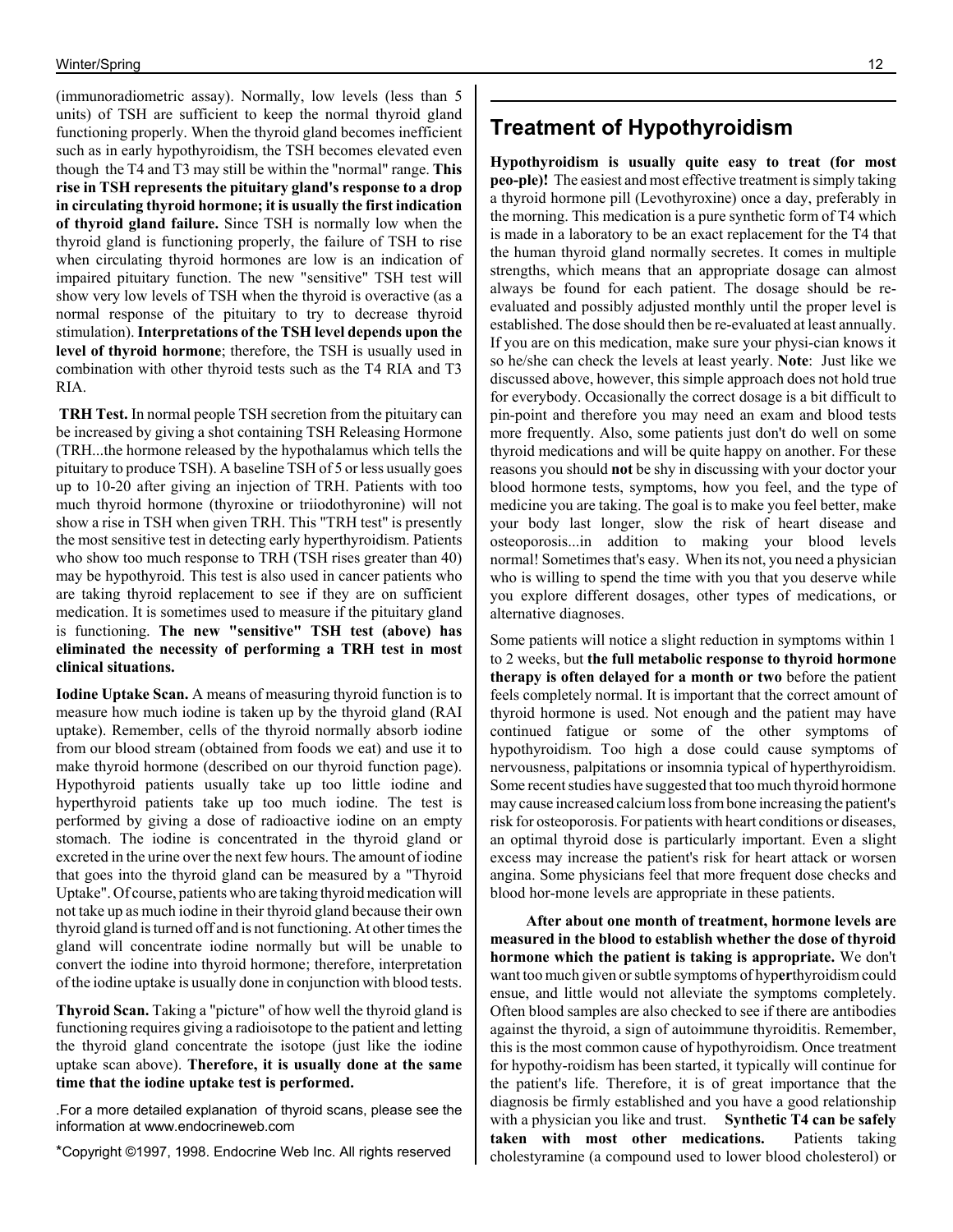certain medications for seizures should check with their physician about potential interactions. Women taking T4 who become pregnant should feel confident that the medication is exactly what their own thyroid gland would otherwise make. However, they should check with their physician since the T4 dose may have to be adjusted during pregnancy (usually more hormone is needed to meet the increased demands of the mother's new increased metabolism). There are other potential problems with other drugs including iron-containing vitamins. Once again, pregnant women (and all women and men for that matter) taking iron supplements should discuss this with your physician. There are three brand name Levothyroxine tablets now available. You may want to consult You may want to consult with your physician or pharmacist on the most cost effective brand since recent studies suggest that none is better than the other.

### **Copyright © 1997, 1998. Endocrine Web Inc. All rights reserved**

**Please visit The Endocrine Web at** 

**www.endocrineweb.com for more information on this subject.**

### **DEPRESSION IN CHILDREN AND ADOLESCENTS**  NIH Publication

September 2000

Depressive disorders, which include major depressive disorder (unipolar depression), dysthymic disorder (chronic, mild depression), and bipolar disorder (manic-depression),

can have far reaching effects on the functioning and adjustment of young people. Among both children and adolescents, depressive disorders confer an increased risk for illness and interpersonal and psychosocial difficulties that persist long after the depressive episode is resolved; in adolescents there is also an increased risk for substance abuse and suicidal behavior **1**,**2**,**3**. Unfortunately, these disorders often go unrecognized by families and physicians alike. Signs of depressive disorders in young people often are viewed as normal mood swings typical of a particular developmental stage. In addition, health care professionals may be reluctant to prematurely "label" a young person with a mental illness diagnosis. Yet **early diagnosis and treatment of**

**depressive disorders are critical to healthy emotional, social, and behavioral development.**  Although the scientific literature on treatment of children and adolescents with depression is far less extensive than that concerning adults, a number of studies-mostly conducted in the last four to five years-have confirmed the short-term efficacy and safety of treatments for depression in youth. Larger treatment trials are needed to determine which treatments work best for which youngsters, and studies are also needed, however, on how to best

Given the challenging nature of the problem, it is usually advisable to involve a child psychiatrist or psychologist in the evaluation,

incorporate these treatments into primary care practice.

diagnosis, and treatment of a child or adolescent in whom depression is suspected.

This fact sheet, prepared by the National Institute of Mental Health (NIMH), the lead Federal agency for research on mental disorders, summarizes some of the latest scientific findings on child and adolescent depression and lists resources where physicians can obtain more information.

**Scope of the problem** A number of epidemiological studies have reported that up to 2.5 percent of children and up to 8.3 percent of adolescents in the U.S. suffer from depression **4**. An NIMH-sponsored study of 9- to 17-year-olds estimates that the prevalence of any depression is more than 6 percent in a 6-month period, with 4.9 percent having major depression **5**. In addition, research indicates that depression onset is occurring earlier in life today than in past decades **6**. A recently published longitudinal prospective study found that early-onset depression often persists, recurs, and continues into adulthood, and indicates that depression in youth may also predict more severe illness in adult life **3**. Depression in young people often co-occurs with other mental disorders, most commonly anxiety, disruptive behavior, or substance abuse disorders, **7** and with physical illnesses, such as diabetes **8**.

**Suicide.** Depression in children and adolescents is associated with an increased risk of suicidal behaviors 3,9. This risk may rise, particularly among adolescent boys, if the depression is accompanied by conduct disorder and alcohol or other substance abuse 10. In 1997, suicide was the third leading cause of death in 10- to 24-year-olds 11. NIMH-supported researchers found that among adolescents who develop major depressive disorder, as many as 7 percent may commit suicide in the young adult years 3. Consequently, it is important for doctors and parents to take all threats of suicide seriously.

NIMH researchers are developing and testing various interventions to prevent suicide in children and adolescents. Early diagnosis and treatment, accurate evaluation of suicidal thinking, and limiting young people's access to lethal agents-including firearms **12** and medications-may hold the greatest suicide prevention value.

### **Clinical Characteristics**

The diagnostic criteria and key defining features of major depressive disorder in children and adolescents are the same as they are for adults. However, recognition and diagnosis of the disorder may be more difficult in youth for several reasons. **The way symptoms are expressed varies with the developmental stage of the youngster 1**, **2**. In addition, children and young adolescents with depression may have difficulty in properly identifying and describing their internal emotional or mood states. For example, instead of communicating how bad they feel, they may act out and be irritable toward others, which may be interpreted simply as misbehavior or disobedience.

Research has found that parents are even less likely to identify major depression in their adolescents than are the adolescents themselves **13**.

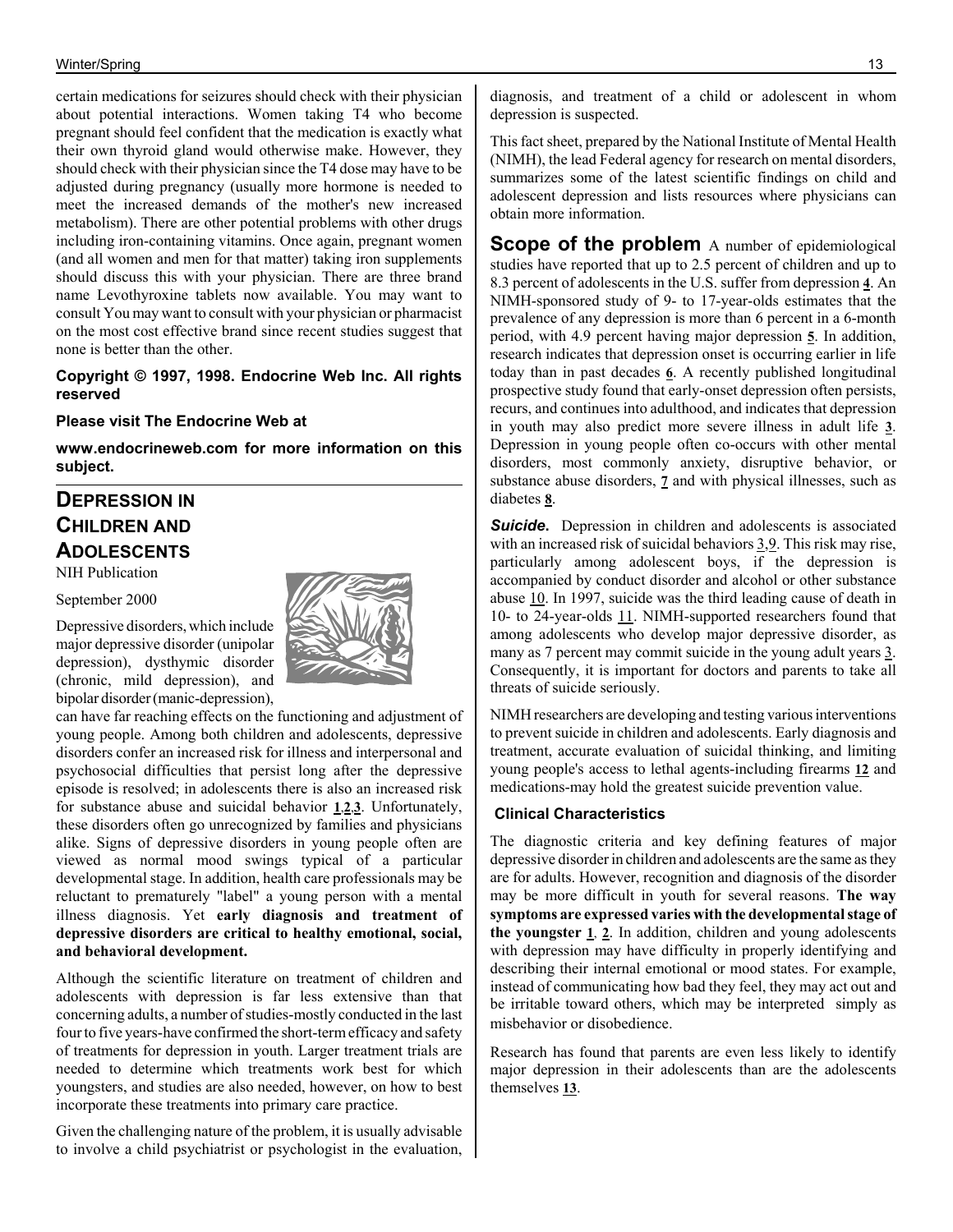### **Symptoms of major depressive disorder**

**Common to Adults, Children, and Adolescents 14**

- **Persistent sad or irritable mood**
- **Loss of interest in activities once enjoyed**
- **Significant change in appetite or body weight**
- **Difficulty sleeping or oversleeping**
- **Psychomotor agitation or retardation**
- **Loss of energy**
- **Feelings of worthlessness or inappropriate guilt**
- **Difficulty concentrating**
- **Recurrent thoughts of death or suicide**

Five or more of these symptoms must persist for 2 or more weeks before a diagnosis of major depression is indicated

### **Signs that may be associated with depression in children and adolescents**

- **Frequent vague, non-specific physical complaints such as headaches, muscle aches, stomachaches or tiredness**
- **Frequent absences from school or poor performance in school**
- **Talk of or efforts to run away from home**
- **Outbursts of shouting, complaining, unexplained**
- **irritability, or crying • Being bored**
- **Lack of interest in playing with friends**
- **Alcohol or substance abuse**
- **Social isolation, poor communication**
- **Fear of death**
- **Extreme sensitivity to rejection or failure**
- **Increased irritability, anger, or hostility**
- **Reckless behavior**
- **Difficulty with relationships**

While the recovery rate from a single episode of major depression in children and adolescents is quite high **15**, episodes are likely to recur **16**. In addition, youth with dysthymic disorder are at risk for developing major depression **17**. Prompt identification and treatment of depression can reduce its duration and severity and associated functional impairment.

### **Screening**

There are several tools that are useful for screening children and adolescents for possible depression. They include the Children's Depression Inventory (CDI) **18** for ages 7 to 17; and, for adolescents, the Beck Depression Inventory (BDI) **19** and the Center for Epidemiologic Studies Depression (CES-D) Scale **20**. When a youngster screens positive on any of these instruments, a comprehensive diagnostic evaluation by a mental health professional is warranted. The evaluation should include interviews with the youth, parents, and when possible, other informants such as teachers and social services personnel.

### **Risk Factors**

In childhood, boys and girls appear to be at equal risk for depressive disorders; but during adolescence, girls are twice as likely as boys to develop depression **4**. Children who develop major depression are more likely to have a family history of the disorder, often a parent who experienced depression at an early age, than patients with adolescent- or adult-onset depression **21**. Adolescents with depression are also likely to have a family history of depression, though the correlation is not as high as it is for children.

### **Other risk factors include:**

- **Stress 22**
- **Cigarette smoking 22**
- **A loss of a parent or loved one 23**
- **Break-up of a romantic relationship 24**
- Attentional, conduct or learning disorders <sup>25</sup>
- **Chronic illnesses, such as diabetes 8**
- **Abuse or neglect 26**
- **Other trauma, including natural disasters 27**

### **Treatment**

Treatment for depressive disorders in children and adolescents often involves short-term psychotherapy, medication, or the combination, and targeted interventions involving the home or school environment. **There remains, however, a pressing need for additional research on the effectiveness of psychosocial and pharmacological treatments for depression in youth** . While data from adults indicate the need for maintenance treatment after episode recovery in order to prevent recurrences, the value of such treatment in children and adolescents has yet to be determined through research.

### *Psychotherapy*

Recent research shows that certain types of short-term psychotherapy, particularly cognitive-behavioral therapy (CBT), can help relieve depression in children and adolescents **1**,**28**,**29**. CBT is based on the premise that people with depression have cognitive distortions in their views of themselves, the world, and the future. CBT, designed to be a time-limited therapy, focuses on changing these distortions. An NIMH-supported study that compared different types of psychotherapy for major depression in adolescents found that CBT led to remission in nearly 65 percent of cases, a higher rate than either supportive therapy or family therapy. CBT also resulted in a more rapid treatment response **30**.

Another specific psychotherapy, interpersonal therapy (IPT), focuses on working through disturbed personal relationships that may contribute to depression. IPT has not been well investigated in youth with depression; however, one controlled study found that IPT led to greater improvement than clinical contact alone **31**.

Continuing psychotherapy for several months after remission of symptoms may help patients and families consolidate the skills learned during the acute phase of depression, cope with the after effects of the depression, effectively address environmental stressors, and understand how the young person's thoughts and behaviors could contribute to a relapse **1**.

### *Medication*

Research clearly demonstrates that antidepressant medications, especially when combined with psychotherapy, can be very effective treatments for depressive disorders in adults **32**. Using medication to treat mental illness in children and adolescents, however, has caused controversy. Many doctors have been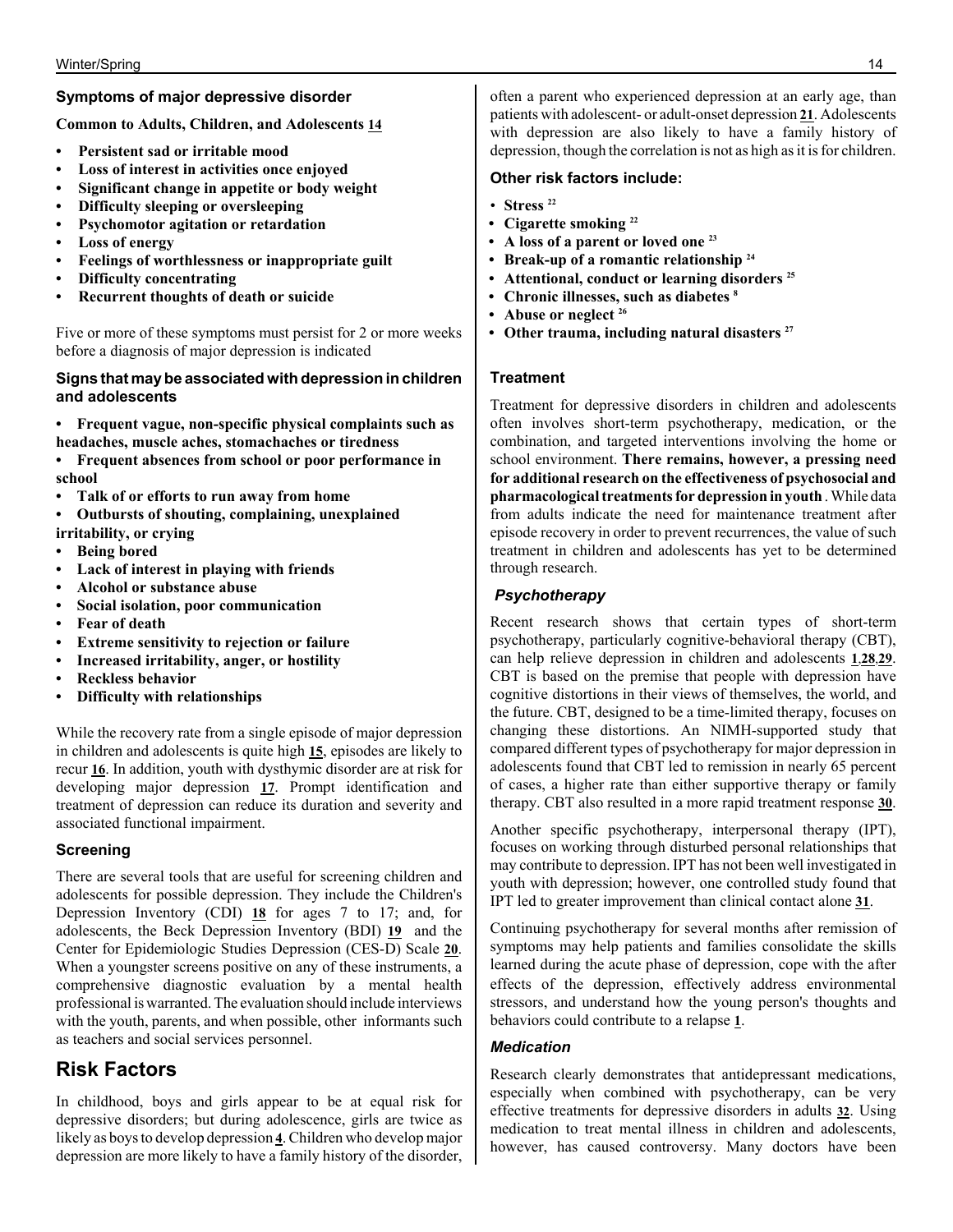understandably reluctant to treat young people with psychotropic medications because, until fairly recently, little evidence was available about the safety and efficacy of these drugs in youth.

In the last few years, however, researchers have been able to conduct randomized, placebo-controlled studies with children and adolescents. Some of the newer antidepressant medications, specifically the selective serotonin reuptake inhibitors (SSRIs), have been shown to be safe and efficacious for the short-term treatment of severe and persistent depression in young people, although large scale studies in clinical populations are still needed. So far, there are two controlled studies showing efficacy of fluoxetine and paroxetine, respectively **33**,**34**. It is important to note that available studies do not support the efficacy of tricyclic antidepressants (TCAs) for depression in youth **35**,**36**.

Medication as a first-line course of treatment should be considered for children and adolescents with severe symptoms that would prevent effective psychotherapy, those who are unable to undergo psychotherapy, those with psychosis, and those with chronic or recurrent episodes. Following remission of symptoms, continuation treatment with medication and/or psychotherapy for at least several months may be recommended by the psychiatrist, given the high risk of relapse and recurrence of depression. Discontinuation of medications, as appropriate, should be done gradually over 6 weeks or longer **1**.

NIMH has initiated a large-scale, controlled clinical trial at 10 sites across the U.S. to compare the long-term effectiveness of fluoxetine, CBT, and the combination of these interventions for treatment of depression in adolescents. More information about this trial, called the Treatment of Adolescents with Depression Study, and others can be found through the Clinical Trials page of the NIMH web site **http://www.nimh.nih.gov/studies/index.cfm**.

### **Talking with parents**

It is very important for parents to understand their child's depression and the treatments that may be prescribed. Physicians can help by talking with parents about their questions or concerns, reinforcing that depression in youth is not uncommon, and reassuring them that appropriate treatment with psychotherapy, medication, or the combination can lead to improved functioning at school, with peers, and at home with family. In addition, referring the youth and family to a mental health professional and to the information resources listed at the back of this publication can help to enhance recovery.

### **Other types of depression in children and adolescents**

### **Bipolar Disorder**

Although rare in young children, bipolar disorder-also known as manic-depressive illness-can appear in both children and adolescents **37**. Bipolar disorder, which involves unusual shifts in mood, energy, and functioning, may begin with either manic, depressive, or mixed manic and depressive symptoms. It is more likely to affect the children of parents who have the disorder. Twenty to 40 percent of adolescents with major depression develop bipolar disorder within 5 years after depression onset **4**.

Existing evidence indicates that bipolar disorder beginning in childhood or early adolescence may be a different, possibly more severe form of the illness than older adolescent- and adult-onset bipolar disorder **38**. When the illness begins before or soon after puberty, it is often characterized by a continuous, rapid-cycling, irritable, and mixed symptom state that may co-occur with disruptive behavior disorders, particularly attention deficit hyperactivity disorder (ADHD) or conduct disorder (CD), or may have features of these disorders as initial symptoms. In contrast, later adolescent- or adult-onset bipolar disorder tends to begin suddenly, often with a classic manic episode, and to have a more episodic pattern with relatively stable periods between episodes. There is also less co-occurring ADHD or CD among those with later onset illness.

### **Bipolar Disorder: Manic Symptoms 14,37**

• **Severe changes in mood-either extremely irritable or overly silly and elated** 

- **Overly-inflated self-esteem; grandiosity**
- **Increased energy**
- **Decreased need for sleep-able to go with very little or no sleep for days without tiring**
- **Increased talking-talks too much, too fast; changes topics too quickly; cannot be interrupted**

**• Distractibility-attention moves constantly from one thing to the next** 

**• Hypersexuality-increased sexual thoughts, feelings, or behaviors; use of explicit sexual language** 

- **Increased goal-directed activity or physical agitation**
- **Disregard of risk-excessive involvement in risky behaviors or activities**

A child or adolescent who appears to be depressed and exhibits ADHD-like symptoms that are very severe, with excessive temper outbursts and mood changes, should be evaluated by a psychiatrist or psychologist with experience in bipolar disorder, particularly if there is a family history of the illness.

**This evaluation is especially important since psychostimulant medications, often prescribed for ADHD, may worsen manic symptoms.** There is also limited evidence suggesting that some of the symptoms of ADHD may be a forerunner of full-blown mania **38**.

The essential treatment of bipolar disorder in adults involves the use of appropriate doses of mood stabilizing medications, typically lithium and/or valproate, which are often very effective for controlling mania and preventing recurrences of manic and depressive episodes. Treatment of children and adolescents diagnosed with bipolar disorder is based mainly on experience with adults, since as yet there is very limited data on the safety and efficacy of mood stabilizing medications in youth. Researchers currently are evaluating both pharmacological and psychosocial interventions for bipolar disorder in young people.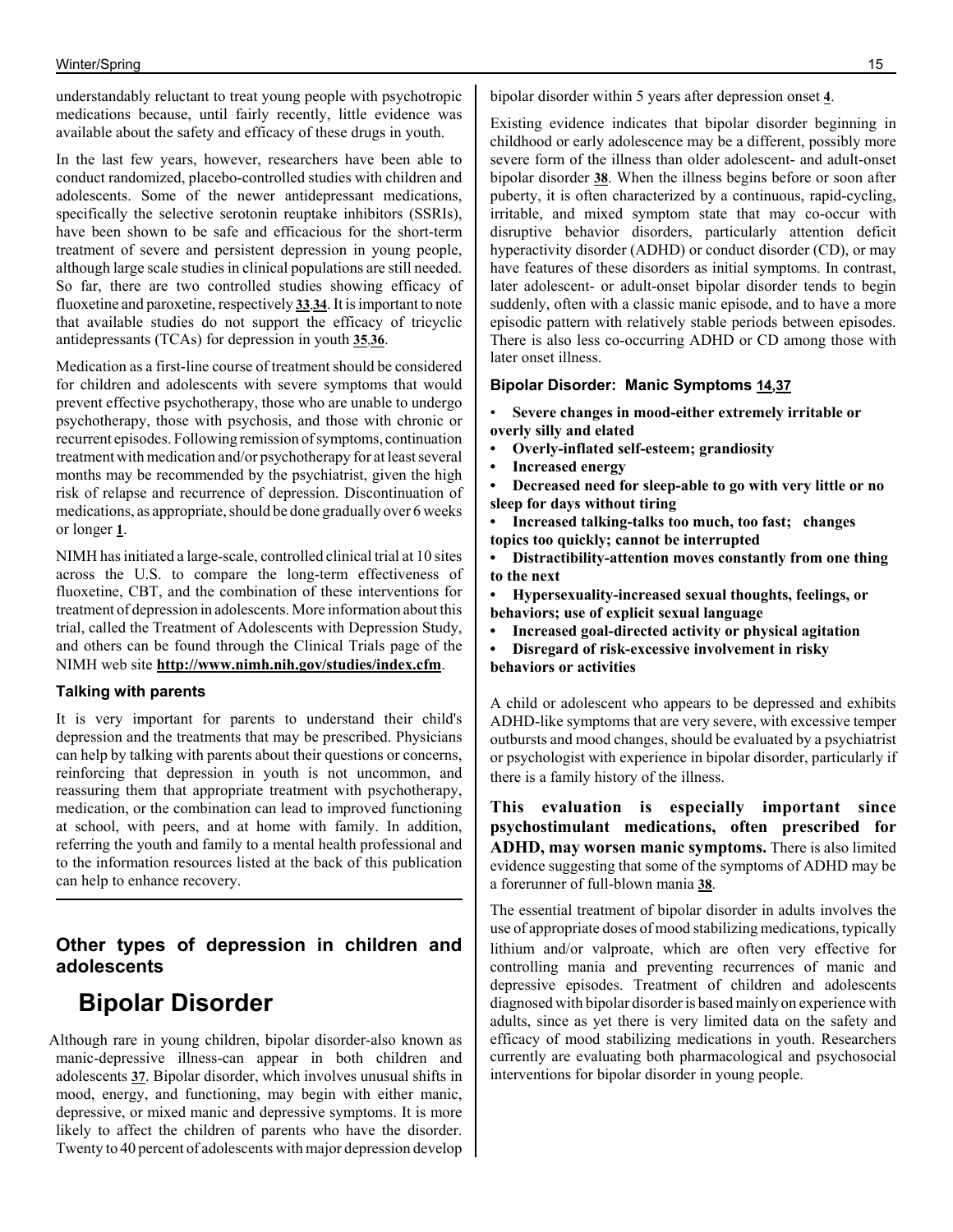### *Bipolar Disorder:*

### *A Warning About Antidepressants and Psychostimulants*

**Using antidepressant medication to treat depression in a person who has bipolar disorder may induce manic symptoms if it is taken without a mood stabilizer, such as lithium or valproate 37. In addition, using psychostimulant medications to treat ADHD or ADHD-like symptoms in a child or adolescent with bipolar disorder may worsen manic symptoms.** While it can be hard to determine which young patients will become manic, there is a greater likelihood among children and adolescents who have a family history of bipolar disorder. If manic symptoms develop or markedly worsen during antidepressant or stimulant use, a child psychiatrist should be consulted, and treatment for bipolar disorder should be considered. Physicians should be aware of the signs and symptoms of mania so that they can educate families on how to recognize these and report them immediately.

### **Valproate Use**

According to studies conducted in Finland in patients with epilepsy, valproate may increase testosterone levels in teenage girls and produce polycystic ovary syndrome in women who began taking the medication before age 20 **39**. Increased testosterone can lead to polycystic ovary syndrome with irregular or absent menses, obesity, and abnormal growth of hair. Therefore, young female patients prescribed valproate should be monitored carefully.

### **Dysthymic disorder (or dysthymia)**

This less severe yet typically more chronic form of depression is diagnosed when depressed mood persists for at least one year in children or adolescents and is accompanied by at least two other symptoms of major depression **14**. Dysthymia is associated with an increased risk for developing major depressive disorder, bipolar disorder, and substance abuse **4**,**17**. Treatment of dysthymia may prevent the deterioration to more severe illness **1**. If dysthymia is suspected in a young patient, referral to a mental health specialist is indicated for a comprehensive diagnostic evaluation and appropriate treatment

#### **Information Resources**

#### **National Institute of Mental Health**

Office of Communications and Public Liaison

Information Resources and Inquiries Branch

6001 Executive Boulevard,

Rm. 8184, MSC 9663

Bethesda, MD 20892-9663

(301) 443-4513

Mental Health FAX 4U: (301) 443-5158

E-mail: **nimhinfo@nih.gov**

NIMH home page: **www.nimh.nih.gov**

**American Academy of Child and Adolescent Psychiatry**

3615 Wisconsin Avenue, N.W.

Washington, DC 20016

(202) 966-7300

**www.aacap.org**

#### **American Psychiatric Association**

1400 K Street, N.W. Washington, DC 2005 (202) 682-6000

#### **www.psych.org**

#### **American Psychological Association**

750 First Street, N.E. Washington, DC 20002 (202) 336-5500

#### **www.apa.org**

#### **Child & Adolescent Bipolar Foundation**

1187 Willmette Avenue, PMB #331 Willmette, IL 60091

(847) 256-8525

#### **www.bpkids.org**

**National Alliance for the Mentally Ill**

Colonial Place Three

2107 Wilson Blvd., Suite 300

Arlington, VA 22201-3042 (800) 950-NAMI (-6264)

### **www.nami.org**

**National Depressive and Manic-Depressive Association**

730 N. Franklin Street, Suite 501

Chicago, IL 60610-3526

(800) 826-3632

#### **www.ndmda.org**

**National Mental Health Association**

1021 Prince Street Alexandria, VA 22314 (800) 969-NMHA (-6642)

#### **www.nmha.org**

**National Institutes of Health,** 

National Library of Medicine's clinical trials database **www.clinicaltrials.gov**

*All material in this fact sheet is in the public domain and may be copied or reproduced without permission from the Institute Citation of the source is appreciated.* 

#### **References**

1 Birmaher B, Brent DA, Benson RS. Summary of the practice parameters for the assessment and treatment of children and adolescents with depressive disorders. American Academy of Child and Adolescent Psychiatry. *Journal of the American Academy of Child and Adolescent Psychiatry*, 1998; 37(11): 1234-8. See also **www.aacap.org/clinical/Depres~1.htm**.

2 Ryan ND, Puig-Antich J, Ambrosini P, et al. The clinical picture of major depression in children and adolescents. *Archives of General Psychiatry*, 1987; 44: 854-61.

3 Weissman MM, Wolk S, Goldstein RB, et al. Depressed adolescents grown up. *Journal of the American Medical Association*, 1999; 281:1701-13.

4 Birmaher B, Ryan ND, Williamson DE, et al. Childhood and adolescent depression: a review of the past 10 years. Part I. *Journal of the American Academy of Child and Adolescent Psychiatry*, 1996; 35(11): 1427-39.

5 Shaffer D, Fisher P, Dulkan MK, et al. The NIMH Diagnostic Interview Schedule for Children version 2.3 (DISC-2.3):description, acceptability, prevalence rates and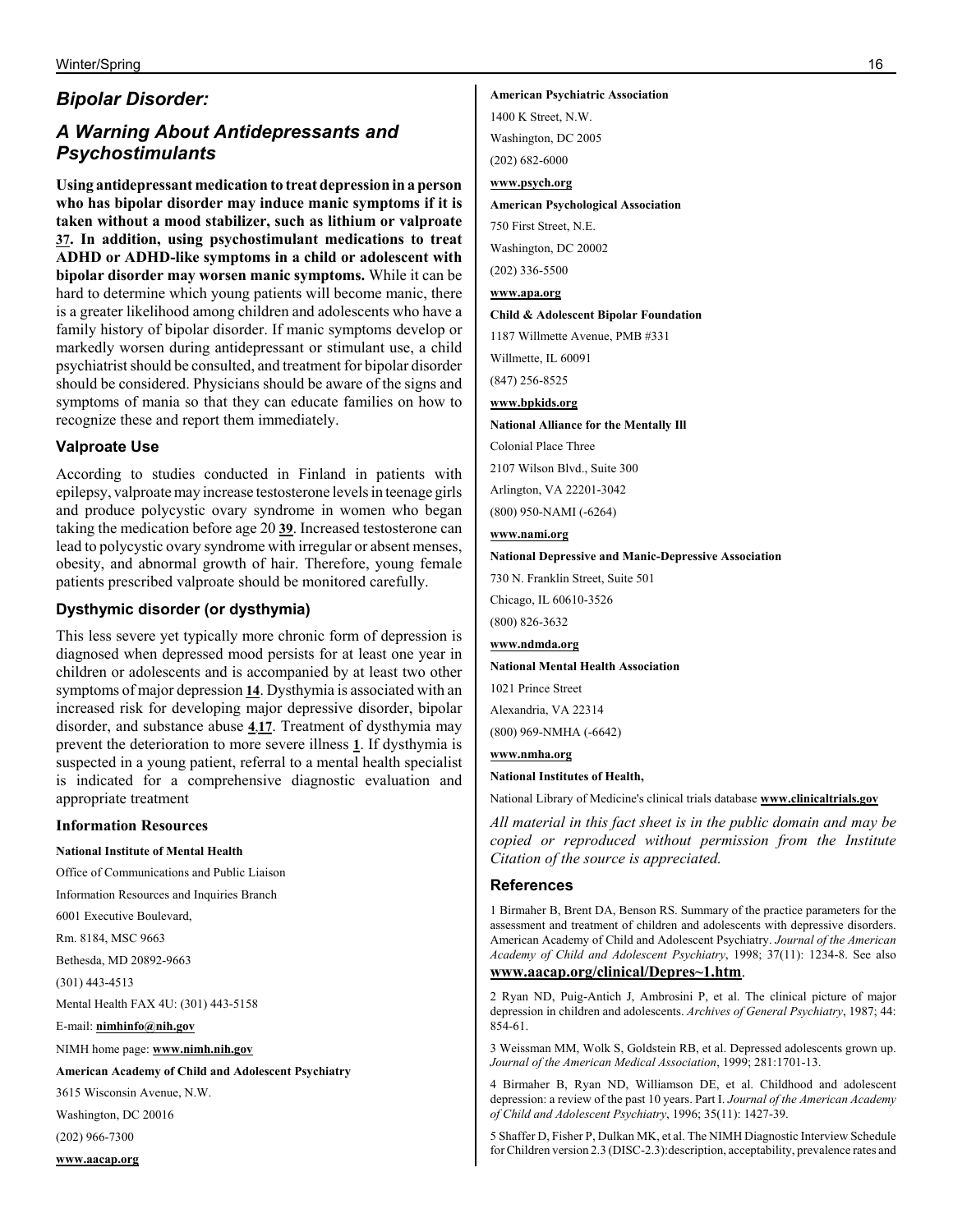performance in the MECA study. *Journal of the American Academy of Child and Adolescent Psychiatry*, 1996; 35(7): 865-77.

6 Klerman GL, Weissman MM. Increasing rates of depression. *Journal of the A merican Medical Association*, 1989; 261: 2229-35.

 7 Angold A, Costello EJ. Depressive comorbidity in children and adolescents: empirical, theoretical, and methodological issues. *American Journal of Psychiatry*, 1993; 150(12): 1779-91.

8 Kovacs M. Psychiatric disorders in youths with IDDM: rates and risk factors. *Diabetes Care*, 1997; 20(1): 36-44.

9 Shaffer D, Gould MS, Fisher P, et al. Psychiatric diagnosis in child and adolescent suicide. *Archives of General Psychiatry*, 1996; 53(4): 339-48.

10 Shaffer D, Craft L. Methods of adolescent suicide prevention. *Journal of Clinical Psychiatry*, 1999; 60(Suppl 2): 70-4; discussion 75-6, 113-6.

11 Hoyert DL, Kochanek KD, Murphy SL. Deaths: final data for 1997. *National Vital Statistics Report*. DHHS Publication No. (PHS) 99-1120. Hyattsville: National Center for Health Statistics, 1999; 47(19). See also **www.cdc.gov/ncipc/osp/states/10lc97.htm**.

12 Brent DA, Perper JA, Allman CJ, et al. The presence and accessibility of firearms in the homes of adolescent suicides. A case-control study. *Journal of the American Medical Association*, 1991; 266(21): 2989-95.

13 Fleming JE, Offord DR. Epidemiology of childhood depressive disorders: a critical review. *Journal of the American Academy of Child and Adolescent Psychiatry*, 1990; 29(4): 571-80.

14 American Psychiatric Association. Diagnostic and Statistical Manual of Mental Disorders, *Fourth Edition* (DSM-IV). Washington, DC: *American Psychiatric Press*, 1994.

15 Kovacs M, Feinberg TL, Crouse-Novak MA, et al. Depressive disorders in childhood. I. A longitudinal prospective study of characteristics and recovery. *Archives of General Psychiatry*, 1984; 41(3): 229-37.

16 Lewinsohn PM, Clarke GN, Seeley JR, et al. Major depression in community adolescents: age at onset, episode duration, and time to recurrence. *Journal of the American Academy of Child and Adolescent Psychiatry*, 1994; 33(6): 809-18.

17 Klein DN, Schwartz JE, Rose S, et al. Five-year course and outcome of dysthymic disorder: a prospective, naturalistic follow-up study. *American Journal of Psychiatry*, 2000; 157(6): 931-9.

18 Children's Depression Inventory. Developed by Kovacs M. Available from Multi-Health Systems (MHS, Inc.), 65 Overlea Blvd., Suite 10,Toronto, Ontario M4H1P1 Canada; phone: 800-456-3003.

19 Beck Depression Inventory. Developed by Beck A. Available from Psychological Corporation, 555 Academic Court, San Antonio, TX 78204; phone: 210-299-1061.

20 Center for Epidemiologic Studies Depression Scale. Developed by NIMH. Available from NIMH, 6001 Executive Boulevard, Room 8184, MSC 9663, Bethesda, MD 20892-9663; phone: 301-443-4513.

21 Harrington R, Rutter M, Weissman MM, et al. Psychiatric disorders in the relatives of depressed probands. I. Comparison of prepubertal, adolescent and early adult onset cases. *Journal of Affective Disorders*, 1997; 42(1): 9-22.

22 Lewinsohn PM, Rohde P, Seeley JR. Major depressive disorder in older adolescents: prevalence, risk factors, and clinical implications. *Clinical Psychology Review*, 1998; 18(7): 765-94.

23 Wells VE, Deykin EY, Klerman GL. Risk factors for depression in adolescence. *Psychiatric Development*, 1985; 3(1):83-108.

24 Monroe SM, Rohde P, Seeley JR, et al. Life events and depression in adolescence: relationship loss as a prospective risk factor for first onset of major depressive disorder. *Journal of Abnormal Psychology*, 1999; 108(4): 606-14.

25 Spencer T, Biederman J, Wilens T. Attention-deficit/hyperactivity disorder and comorbidity. *Pediatric Clinics of North America*, 1999; 46(5): 915-27, vii.

26 Brown J, Cohen P, Johnson JG, et al. Childhood abuse and neglect: specificity of effects on adolescent and young adult depression and suicidality. *Journal of the American Academy of Child and Adolescent Psychiatry*, 1999; 38(12): 1490-6.

27 Krug EG, Kresnow M, Peddicord JP, et al. Suicide after natural disasters. *New England Journal of Medicine*, 1998; 338(6): 373-8.

28 Jayson D, Wood A, Kroll L, et al. Which depressed patients respond to cognitive-behavioral treatment? *Journal of the American Academy of Child and Adolescent Psychiatry*, 1998; 37(1): 35-9.

29 Reinecke MA, Ryan NE, DuBois DL. Cognitive-behavioral therapy of depression and depressive symptoms during adolescence: a review and metaanalysis. *Journal of the American Academy of Child and Adolescent Psychiatry*, 1998; 37(1): 26-34.

30 Brent DA, Holder D, Kolko D, et al. A clinical psychotherapy trial for adolescent depression comparing cognitive, family, and supportive therapy. *Archives of General Psychiatry*, 1997; 54(9): 877-85.

31 Mufson L, Weissman MM, Moreau D, et al. Efficacy of interpersonal psychotherapy for depressed adolescents. *Archives of General Psychiatry*, 1999; 56(6): 573-9.

32 Depression Guideline Panel. *Clinical practice guideline, number 5. Depression in primary care: volume 2. Treatment of major depression*. AHCPR Publication No. 93-0551. Rockville: U.S. Department of Health and Human Services, Agency for Health Care Policy and Research, 1993.

33 Emslie GJ, Rush AJ, Weinberg WA, et al. A double-blind, randomized, placebocontrolled trial of fluoxetine in children and adolescents with depression. *Archives of General Psychiatry*, 1997; 54(11): 1031-7.

34 Keller M. Paroxetine and imipramine in the treatment of adolescent depression. Presented at the 151st Annual Meeting of the American Psychiatric Association, Toronto, June 1998.

35 Geller B, Cooper TB, Graham DL, et al. Pharmacokinetically designed doubleblind placebo-controlled study of nortriptyline in 6- to 12-year-olds with major depressive disorder. *Journal of the American Academy of Child and Adolescent Psychiatry*, 1992; 31(1): 34-44.

36 Geller B, Reising D, Leonard HL, et al. Critical review of tricyclic antidepressant use in children and adolescents. *Journal of the American Academy of Child and Adolescent Psychiatry*, 1999; 38(5): 513-6.

37 McClellan J, Werry J. Practice parameters for the assessment and treatment of children and adolescents with bipolar disorder. American Academy of Child and Adolescent Psychiatry. *Journal of the American Academy of Child and Adolescent Psychiatry*, 1997; 36(Suppl 10): 157S-76S.

38 Geller B, Luby J. Child and adolescent bipolar disorder: a review of the past 10 years. *Journal of the American Academy of Child and Adolescent Psychiatry*, 1997; 36(9): 1168-76.

39 Vainionpaa LK, Rattya J, Knip M, et al. Valproate-induced hyperandrogenism during pubertal maturation in girls with epilepsy. *Annals of Neurology*, 1999; 45(4): 444-50.

NIH Publication No. 00-4744 Printed 2000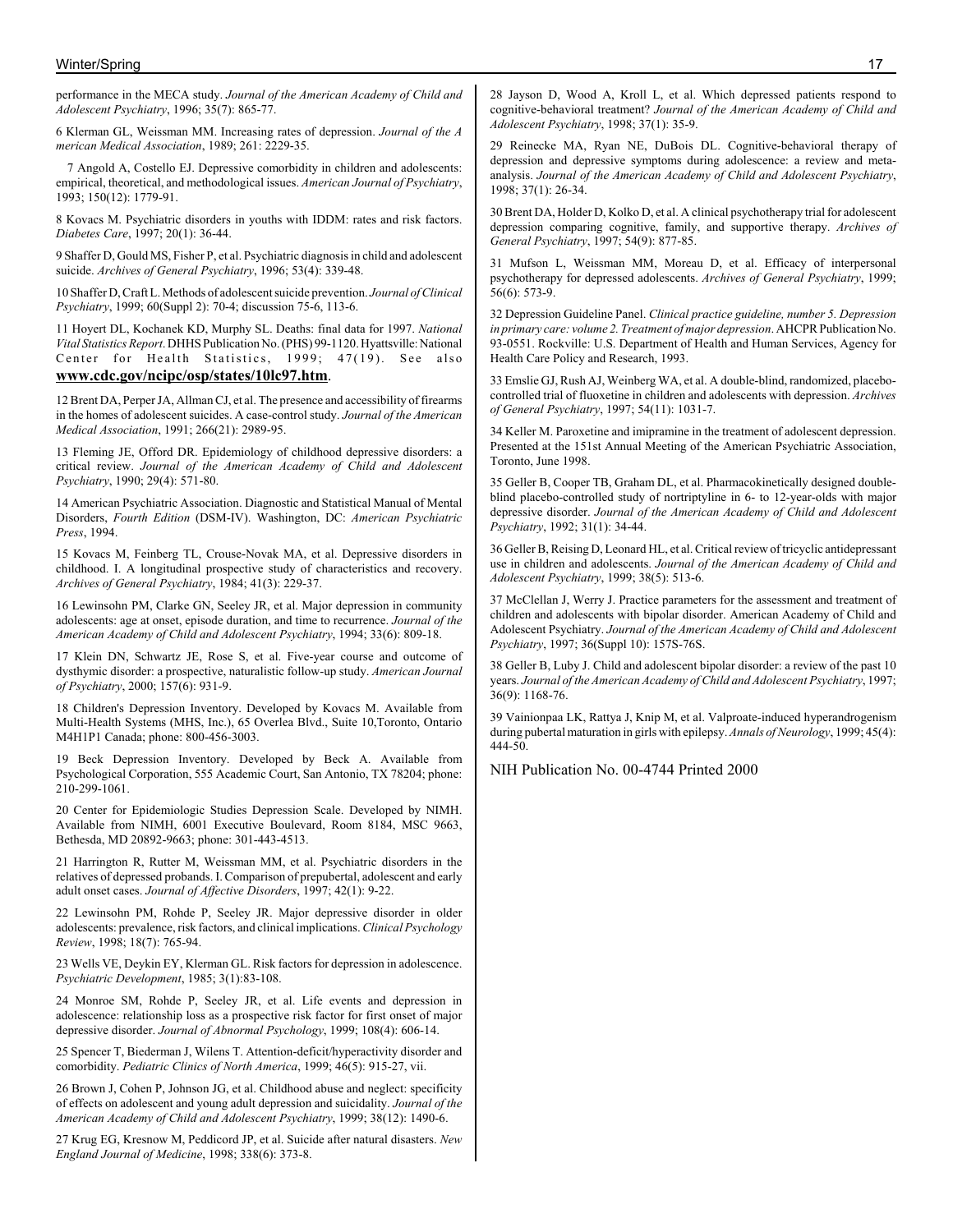# **Your Child and Medication**

### **From The National Institute of Mental Health**

One in ten of America's children has an emotional disturbance such as attention deficit hyperactivity disorder, depression or anxiety, that can cause unhappiness for the child and problems at home, at play, and at school. Many of these children will be taken by their parents to their family physician or pediatrician, or, in many cases, a specialist in child mental health. The child will be carefully evaluated and may begin some type of therapy. There are many treatment options available. Choosing the right treatment for your child is very important. Each child is different. At times, psychotherapies, behavioral strategies, and family support may be very effective. In some cases, m-edications are needed to help the child become more able to cope with everyday activitie

 If you are planning to have a doctor see your child, you should share a record of any of your child's medical problems, any medications your child is tak-ing, including over-the-counter medications or vita-min and herbal supplements, and any allergic reac-tions your child has suffered. If a medication is pre-scribed for your child, there are certain questions you should ask. It will be helpful to take notes as it is easy to forget exactly what the doctor says.

• What is the name of the medication and how will it help my child?

Is the medicine available in both brand-name and gen-eric versions, and is it all right to use the less expensive (generic) medication?

What is the name of the generic version?

Is it all right to switch among brands, or between brand-name and generic forms?

What is the proper dosage for my child? Is the dose likely to change as he or she grows?

What if my child has a problem with the pill or capsule? Is it available in a chewable tablet or liquid form?

• How many times a day must the medicine be given? Should it be taken with meals, or on an empty stomach? Should the school give the medication during the day?

• How long must my child take this medication? If it is discontinued, should it be done all at once or slowly?

• Will my child be monitored while on this medication and, if so, by whom?

Should my child have any laboratory tests before taking this medication? Will it be necessary to have blood levels checked or have other laboratory tests during the time my child is taking this medication?

• Should my child avoid certain foods, other medications, or activities while using this medication?

Are there possible side effects? If I notice a side effect—such as unusual sleepiness, agitation, fatigue, hand tremors— should I notify the doctor at once?

• What if my child misses a dose? Spits it up?

• How well established and accepted is the use of this medication in children or adolescents?

When you have the prescription filled, be sure the pharmacist gives you a flyer describing the medication, how it should be taken, and any possible side effects it may have. The label on the medication will have lots of information. Read the label carefully before giving the medication to your child. The label will give the name of the pharmacy, its telephone number, the name of the medication, the dosage, and when it should be taken. It will also tell you how many times the medication can be refilled.

If you want to learn more about your child's medication, you will find helpful books at your public library, or the reference librarian can show you how to look up the medication in the Physicians' Desk Reference (PDR). While a great deal of information about mental disorders and their treatment in children is available on the Internet, care is required to distinguish fact from opinion.

### **What does "off-label" mean?**

Based on clinical experience and medication knowledge, a physician may prescribe to young children a medication that has been approved by the U.S. Food and Drug Administration (FDA) for use in adults or older children. This use of the medication is called "off-label." Most medications prescribed for child mental disorders, including many of the newer medications that are proving helpful, are prescribed off-label because only a few of them have been systematically studied for safety and efficacy in children. Medications that have not undergone such testing are dispensed with the statement that "safety and efficacy have not been established in pediatric patients." The FDA has been urging that products be appropriately studied in children and has offered incentives to drug manufacturers to carry out such testing. The National Institutes of Health and the FDA are examining the issue of medication research in children and are developing new research approach-es.

### **Help your child take medication safely**

Be sure the doctor knows all medications—including over-thecounter medications and herbal and vitamin supplements—that your child takes.

Read the label before opening the bottle. Make sure you are giving the proper dosage. If the medication is liquid, use a special measure—a cup, a teaspoon, a medicine dropper, or a syringe. Often a measure comes with the medicine. If not, ask your pharmacist which measure is most suitable to use with the medication your child is taking.

- Always use child-resistant caps and store all medications in a safe place.
- Never decide to increase or decrease the dosage or stop the medication without consulting the doctor.
- Don't give medication prescribed for one child to another child, even if it appears to be the same problem.
- Keep a chart and mark it each time the child takes the medication. It is easy to forget.

You may think of other questions. Don't be afraid to ask.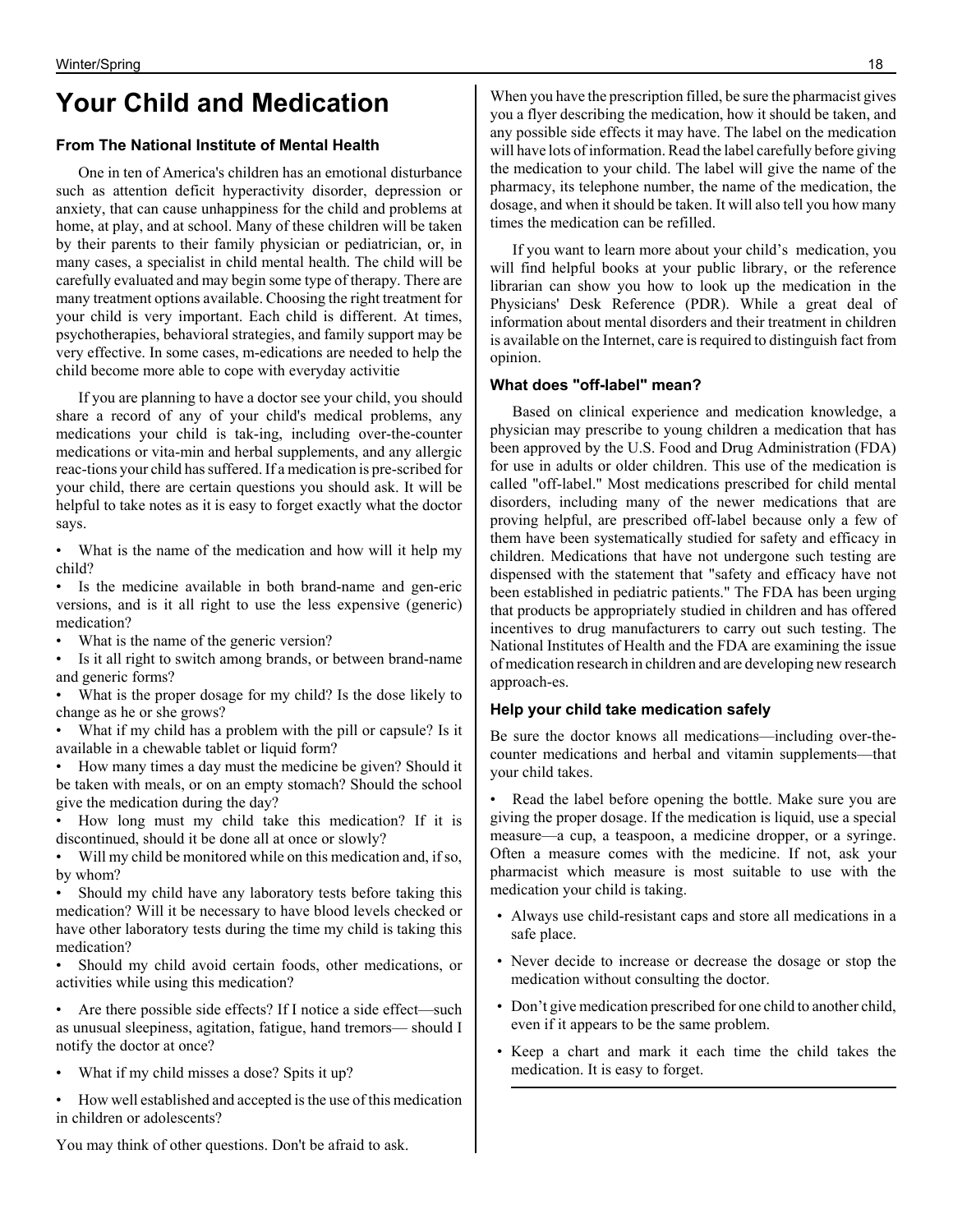### *PARENT PERSPECTIVE*

### **"Something isn't right..."**

### by Susan Johnson

I spoke these words often when talking about my son, born with XXY, referring to phenomena I saw that did not meet my expectations of normalcy. His differences were not easily discernible; no physical attributes gave merit to my feelings. His masked difference with its manifestations led me to make conclusions and inferences based upon my own frame of reference. For me, I knew what I knew. What did not "fit" my knowing led me to conclude that something was amiss and had to be fixed. Otherwise, my son would not be like the rest of the world or at least like the world that I knew.

Why did I act in the way I did? More important, how did my actions affect my son? My knowledge and experiences make new situations familiar and comfortable. When faced with situations that do not conform to what I know, I become uncomfortable. As the comfort level decreases, I adjust to the situation by forcing what is creating discomfort into my frame of reference, my history of experiences. If the observed behavior does not fit my experiences, then I label it "not right" or "wrong" and this labeling process allows my comfort level to rise. The label categorizes it in a safe way, by allowing me to perceive it without it threatening my sense of reality.

I do not believe I differ much from others in feeling and reacting this way. In a moment's time,a person views something, relates it to previous knowledge, **see page 20** 

**cont. from page 19** interprets it to fit personal reality, labels it, and decides to accept or reject it. People do this hundreds of times a day without giving much thought to the process.

 This process often results in people perceiving themselves through the eyes of others as "not right" when, indeed, they are very "right." They may differ from another's reality or experience. Nevertheless, they are right according to how they were formed and how they developed.

 To demonstrate this phenomenon, think about this scenario. You drive your car along a city street and as you near an intersection, an apparatus, hanging from wires stretched across the intersection, is beaming colors at you. You see three lights on this apparatus. The top light is red, the middle yellow, and the bottom green. The top light shines brighter than the other two. You see the light (red), its position on the signal, and the fact that you are approaching an intersection. What do you do? You take your foot off the accelerator and place it on the brake, stopping your car. Why? You stop because you have associated a red light at the top of an apparatus-- at an intersection-- with a specified behavior - stopping your car. You learned this behavior to operate a car safely on the streets shared with other drivers in cars. You know that failure to do so causes accidents or a traffic ticket. Both of these consequences are undesirable; therefore, you accept this norm and comply.

Do you stop if you are the only car at the intersection?

Probably. Most people do. Do you stop if you are the only car and it is in the middle of the night? Again, probably you do as most would do. Why? Because we associate a behavior with a certain stimulus, accept it as "right," and incorporate it into our frame of reference.



 What would happen if, one morning, we drove to work and all the lights were switched? The green was now on top, then the yellow, and finally the red on the bottom. More than likely, we would react to the color, not the position of the light, but our compliance would make us feel uncomfortable because the situation was "not right." If the change were permanent, we would adjust our thinking and accept it because red still meant stop, yellow--caution, and green--go on. In time, this new situation would become totally accepted into our mode of thinking. The unfamiliar positioning of the lights had elements of the familiar; therefore, this new learning is incorporated in our thinking and becomes acceptable, reducing our discomfort. This familiarity allows us to adapt to the change and adopt it into our lives.

 The positioning of lights in a traffic signal is not inherently right. We make it right because we say it is so. We conform our behavior. We accept the reality and make it part of our lives.

 We do the same thing when we think, talk, and act and perceive others thinking, talking and acting. Our past experiences shape our perceptions of others and influence our level of comfort with their behavior. If we are raised to think, talk, and act in certain ways, then other ways will make us feel uncomfortable. We respond to this discomfort by categorizing and labeling. Our comfort level rises when we label the unfamiliar as "not right."

 The difference between human behavior and the new traffic signal is that with human behavior there is no one standard. There are accepted developmental milestones, culturally acceptable behaviors and customs, rules of protocol and social interaction; yet, by the very nature of all that is human, there is variation between individuals and groups of individuals. The accepted norms, though, are so ingrained into our being that any deviation makes that a difference perceived as "not right."

 This discussion illustrates how caring people often create an atmosphere of alienation by the choice of language when viewing another person. Who is to really decide what is "right" when discussing human behavior? Expressing differences in terms of right or wrong creates a judgmental atmosphere in which people may perceive themselves to being patronized or talked down to. To continually hear that one's way of thinking, talking, acting is not right, can mislead an individual to believe he is "broken" and in need of "fixing."

 So, how can discussions of differences take place to further understanding and acceptance? A discussion based upon mutual respect is one way. When discussing my son's language development, should I say that he is "delayed in expressive language?" Should I say that his "inferential comprehension was lower than it should be?" What would be a better way to express these issues?

 We can begin by rethinking the language we use, the labeling we do, the importance we place on doing things our way.We must